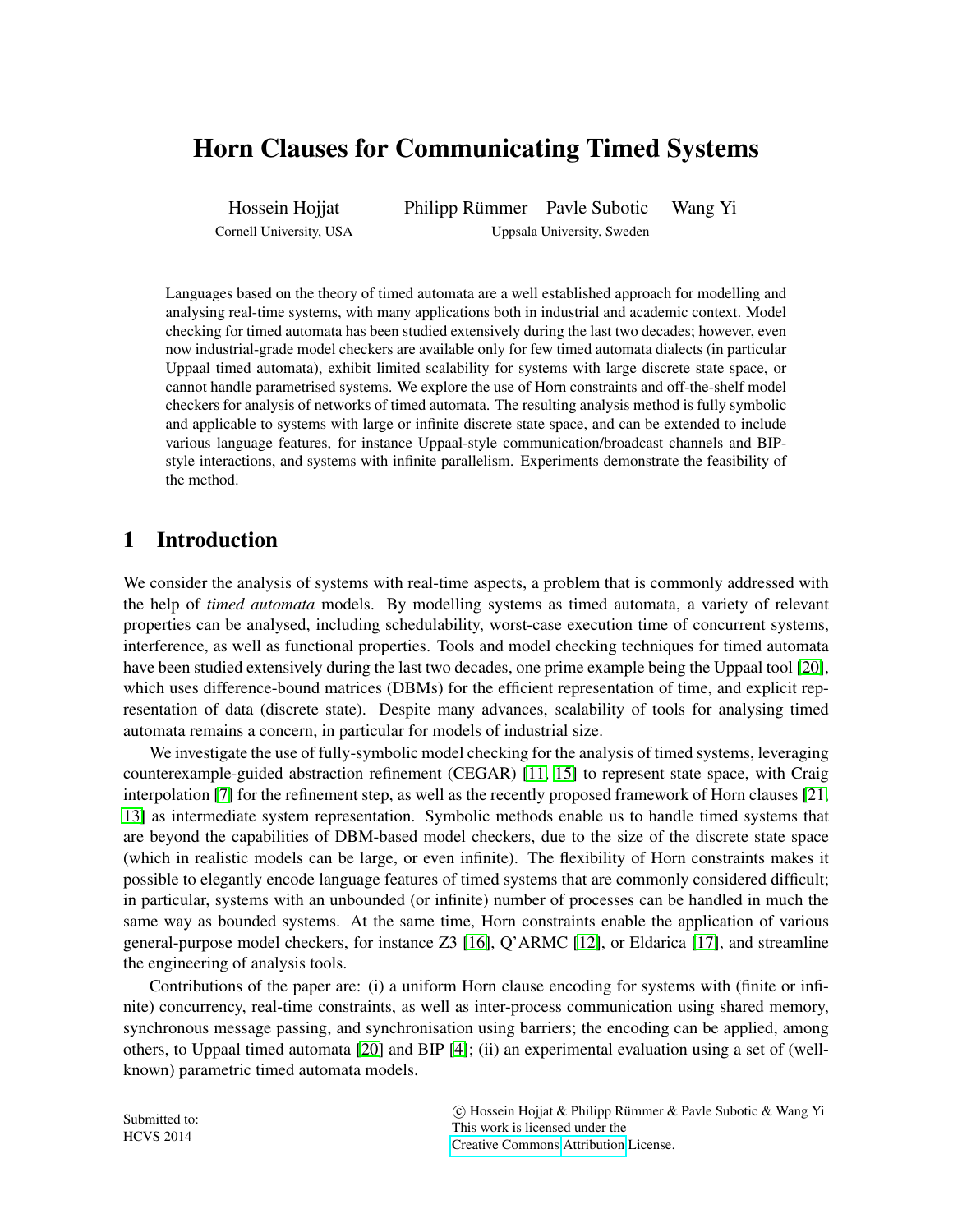### 1.1 Related Work

We focus on work most closely related to ours; for a general overview of timed automata analysis, the reader is referred to surveys like [\[25\]](#page-13-2).

Our work is inspired by recent results on the use of **Horn clauses** for concurrent system analysis, in particular Owicki-Gries and Rely-Guarantee approaches in [\[12\]](#page-12-5). We use Owicki-Gries-style invariants in our work, but generalise the way how invariants can relate different processes of a system (using *invariant schemata*), and include systems with infinitely many processes and time. For parametric systems, we generate invariants quantifying over all processes in a system; the way such invariants are derived has similarities to [\[5\]](#page-12-8), where quantified invariants are inferred in the context of datatypes like arrays. Encoding of timed automata as Horn clauses has also been proposed in [\[16,](#page-12-4) [8\]](#page-12-9), but only restricted to derivation of monolithic system invariants (non-compositional reasoning). Similarly, there is work on non-compositional/parametric analysis of timed systems using logic programming (CLP) [\[14,](#page-12-10) [18,](#page-13-3) [3,](#page-12-11) [9\]](#page-12-12).

*k*-Indexed invariants were introduced in [\[24\]](#page-13-4), as an instance of the general concept of threadmodular model checking [\[10\]](#page-12-13), using self-reflection to automatically build environments of threads. We carry over the approach to Horn clauses, and investigate its use for extensions of timed systems.

SMT-based full model checking (*k*-induction and IC3) for timed automata has recently been investigated in [\[19\]](#page-13-5), using the region abstraction for discretisation. In comparison, our work relies on CEGAR to handle time and data alike, and achieves compositional and parametric analysis via Horn clauses.

The approach of **backward reachability** has been used for verification of various classes of parametric systems, including timed systems [\[2,](#page-12-14) [1,](#page-12-15) [6\]](#page-12-16), establishing decision procedures with the help of suitable syntactic restrictions. A detailed comparison between backward reachability for timed systems and our approach is beyond the scope of this paper, and is planned as future work. Since our approach naturally includes abstraction through CEGAR, we expect better scalability for systems with complex processlocal behaviour (e.g., if individual processes are implemented as software programs). On the other hand, backward reachability gives rise to decision procedures for important classes of parametric systems; it is unclear whether such results can be carried over to our setting.

### 2 Motivating Examples

#### <span id="page-1-0"></span>2.1 Railway Control System

Fig. [1](#page-2-0) depicts a train controller system taken from [\[26\]](#page-13-6), consisting of a number of trains travelling towards a critical point that can be passed by only one train at a time, and a controller responsible for preventing collisions. Compared to [\[26\]](#page-13-6), the model was simplified by removing the queue to store incoming requests from the trains; since we only focus on safety, not fairness, this queue becomes irrelevant. The controller randomly releases trains without considering any specific order.

The trains communicate with the controller using binary communication channels. When a train approaches the critical point it informs the controller via the channel appr. It then waits for 20 time units; if the controller does not stop the train using **stop**, it enters its crossing state  $q_2$ . As a safety property of the system we require that at any time only one train can be in  $q_2$ ; using Uppaal, the authors of [\[26\]](#page-13-6) could successfully prove safety for up to 6 trains. In our setting, we consider the model with *infinitely* many instances of the train automaton; this subsumes the parametric problem of showing safety for an arbitrary (finite) number *N* of trains. We show safety of the infinite model (automatically) by computing a quantified inductive invariant of the form  $\forall id_1, id_2, id_3$ . *I*(*ctrl*,*train*(*id*<sub>1</sub>),*train*(*id*<sub>2</sub>),*train*(*id*<sub>3</sub>)), where *ctrl* is the state of the controller, and *train*(*id*) the state of a specific train *id*; in other words, the invariant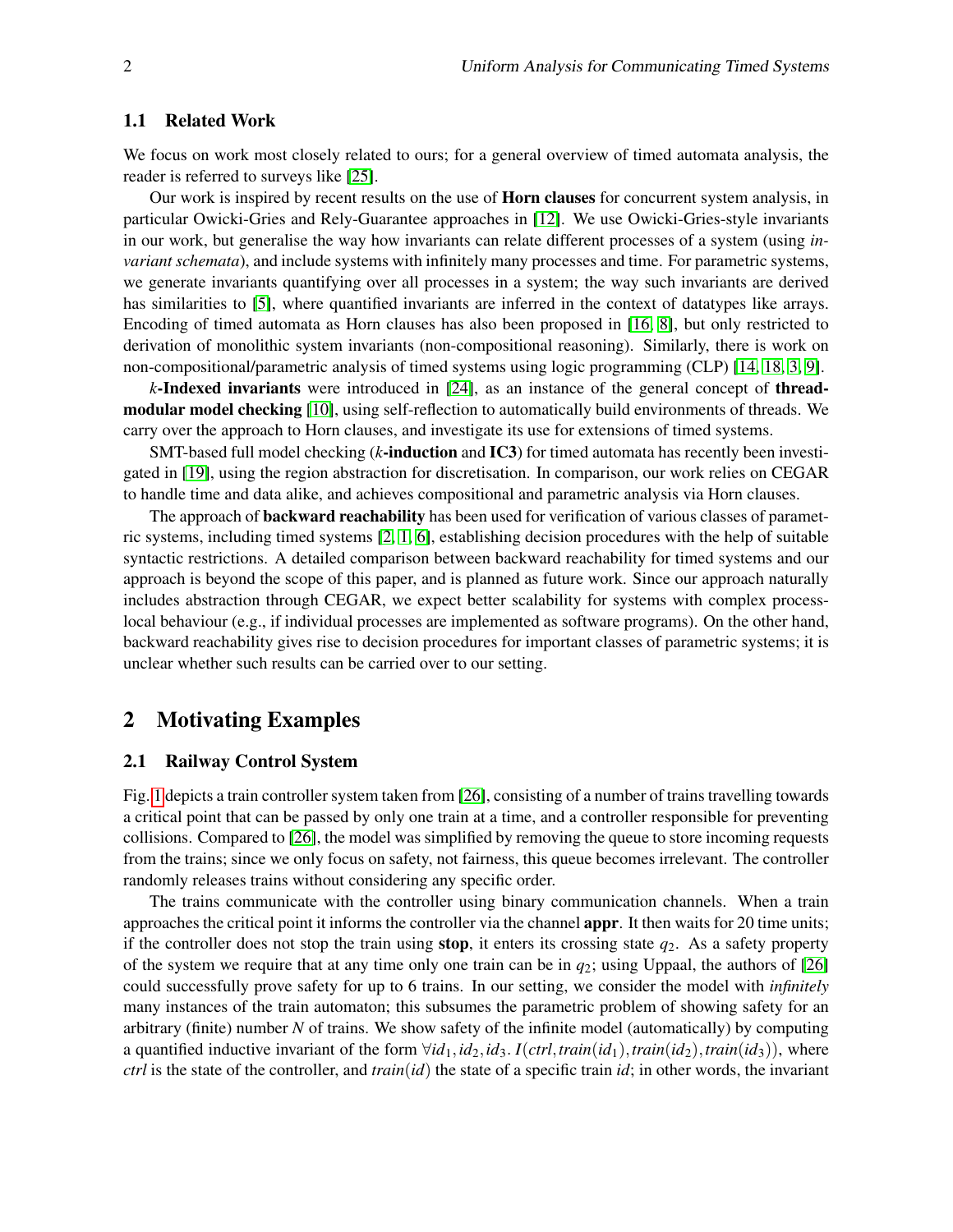

<span id="page-2-0"></span>Figure 1: Railway Control System [\[26\]](#page-13-6). (a) Controller, (b) Train.



<span id="page-2-1"></span>Figure 2: Temperature Control System [\[4\]](#page-12-7)

expresses a property that holds for any triplet of trains at any time. Note that invariants of this kind can express that at most two trains are in *q*3.

#### <span id="page-2-2"></span>2.2 RT-BIP Example

Figure [2](#page-2-1) shows a temperature control system modeled in the component coordination language BIP [\[4\]](#page-12-7). The Controller component is responsible for keeping the value of  $\theta$  between the values 450 and 900. Whenever the value of  $\theta$  reaches the upper bound of 900 the Controller sends a cooling command to the Rod 1 and Rod 2 components using its *cool* port. In the lower bound of 450 the Controller resets the Rods. The Rod components can accept a *cool* command again only if 3600 time units have elapsed. Compared to [\[4\]](#page-12-7), we use the RT-BIP dialect and model both physical time  $t_1, t_2$  and temperature  $\theta$  using clocks. Note that in this model all the communications are in the form of Rendezvous so the priority layer of the BIP glue is essentially empty. The required safety property of the system is to ensure deadlock freedom. Deadlock happens when the value of  $\theta$  reaches 900 but there was not sufficient time (3600) time units) for the rods to be engaged again.

BIP semantics requires that all processes run to an interaction point, before interaction takes place.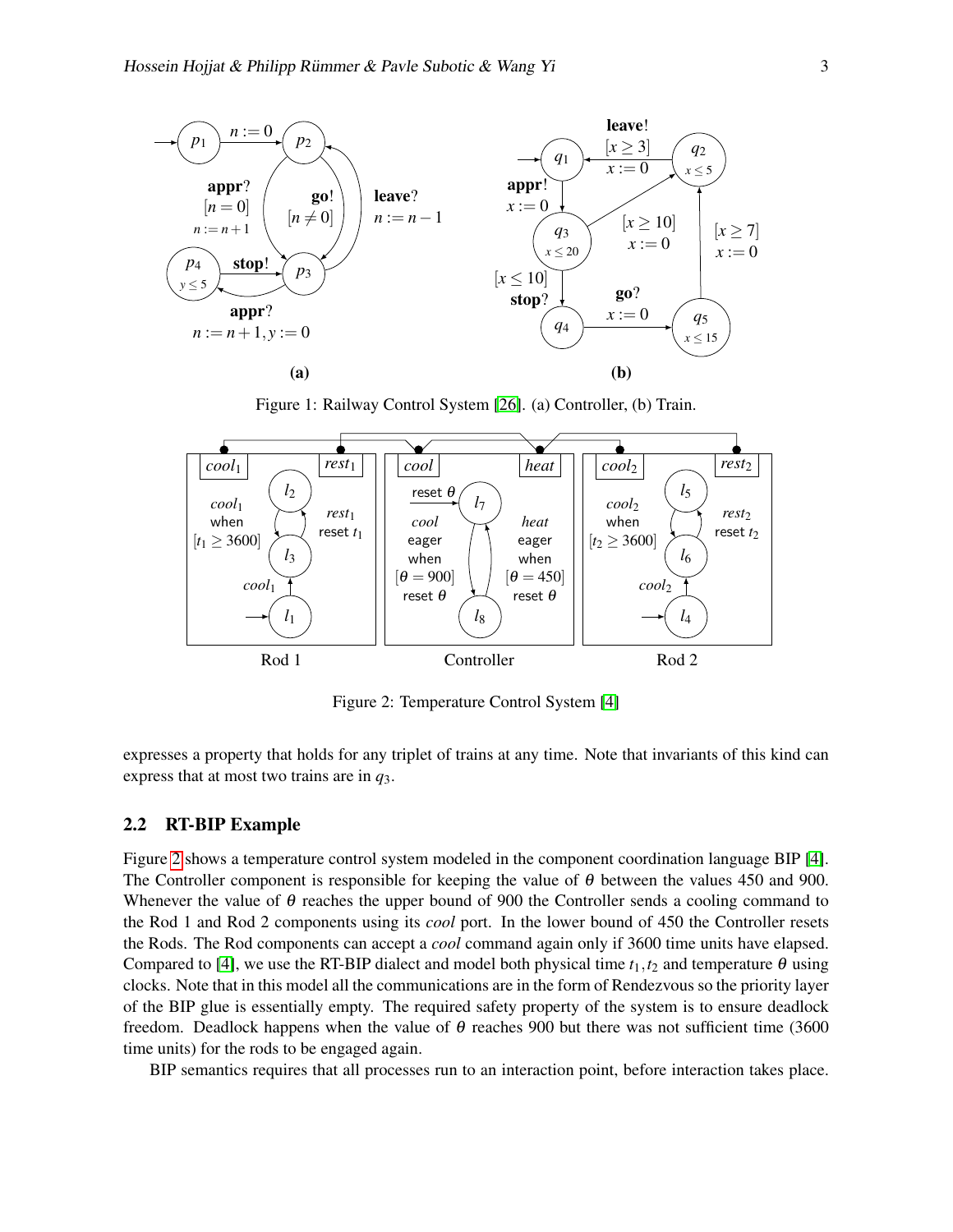We model this using a basic form of synchronization barrier (Section [7.3\)](#page-10-0), together with a global variable *iact* to choose between interactions. Among a set of parallel processes that share a barrier, whenever a process reaches the barrier it stops until all the other processes reach the barrier. Verification shows that the model has a deadlock; the heating period of the controller is faster than the required delay time of the rods.

## 3 Preliminaries

Constraint languages. Throughout this paper, we assume that a first-order vocabulary of *interpreted symbols* has been fixed, consisting of a set  $\Sigma_f$  of fixed-arity function symbols, and a set  $\Sigma_p$  of fixed-arity predicate symbols. Interpretation of  $\Sigma_f$  and  $\Sigma_p$  is determined by a fixed structure  $(U, I)$ , consisting of a non-empty universe U, and a mapping I that assigns to each function in  $\Sigma_f$  a set-theoretic function over *U*, and to each predicate in  $\Sigma_p$  a set-theoretic relation over *U*. As a convention, we assume the presence of an equation symbol "=" in  $\Sigma_p$ , with the usual interpretation. Given a set *X* of variables, a *constraint language* is a set *Constr* of first-order formulae over  $\Sigma_f$ ,  $\Sigma_p$ , X. For example, the language of quantifierfree Presburger arithmetic (mainly used in this paper) has  $\Sigma_f = \{+, -, 0, 1, 2, ...\}$  and  $\Sigma_p = \{=, \leq, |\}$ ), with the usual semantics. We write  $dist(x_1,...,x_n) \equiv (\forall i, j \in \{1,...,n\}$ .  $(i = j \lor x_i \neq x_j)$  to state that the values  $x_1, \ldots, x_n$  are pairwise distinct.

Horn Clauses. We consider a set *R* of uninterpreted fixed-arity relation symbols. A *Horn clause* is a formula  $H \leftarrow C \wedge B_1 \wedge \cdots \wedge B_n$  where

- *C* is a constraint over  $\Sigma_f$ ,  $\Sigma_p$ , *X*;
- each  $B_i$  is an application  $p(t_1,...,t_k)$  of a relation symbol  $p \in R$  to first-order terms over  $\Sigma_f, X;$
- *H* is similarly either an application  $p(t_1,...,t_k)$  of  $p \in R$  to first-order terms, or *false*.

*H* is called the *head* of the clause,  $C \wedge B_1 \wedge \cdots \wedge B_n$  the *body*. In case  $C = true$ , we usually leave out *C* and just write  $H \leftarrow B_1 \wedge \cdots \wedge B_n$ . First-order variables in a clause are implicitly universally quantified; relation symbols represent set-theoretic relations over the universe *U* of a structure  $(U,I) \in S$ . Notions like (un)satisfiability and entailment generalise to formulae with relation symbols.

Definition 1 (Solvability). *Let HC be a set of Horn clauses over relation symbols R. HC is called* (semantically) solvable *(in the structure* (*U*,*I*)*) if there is an interpretation of the relation symbols R as set-theoretic relations such that the universal closure*  $Cl_{\forall}(h)$  *of every clause*  $h \in HC$  *holds in*  $(U,I)$ *; in other words, if the structure* (*U*,*I*) *can be extended to a model of the clauses HC.*

We can practically check solvability of sets of Horn clauses by means of *predicate abstraction* [\[12,](#page-12-5) [23\]](#page-13-7), using tools like Z3 [\[16\]](#page-12-4), Q'ARMC [\[12\]](#page-12-5), or Eldarica [\[17\]](#page-12-6).

# 4 Basic Encoding of Concurrent Systems

#### <span id="page-3-0"></span>4.1 Semantics of Concurrent Systems

We work in the context of a simple, but expressive system model with finitely or infinitely many processes executing concurrently in interleaving fashion; in subsequent sections, further features like communication will be added. Each process has its own local state (taken from a possibly infinite state space), and in addition the system as a whole also has a (possibly infinite) global state that can be accessed by all processes. We use the following notation: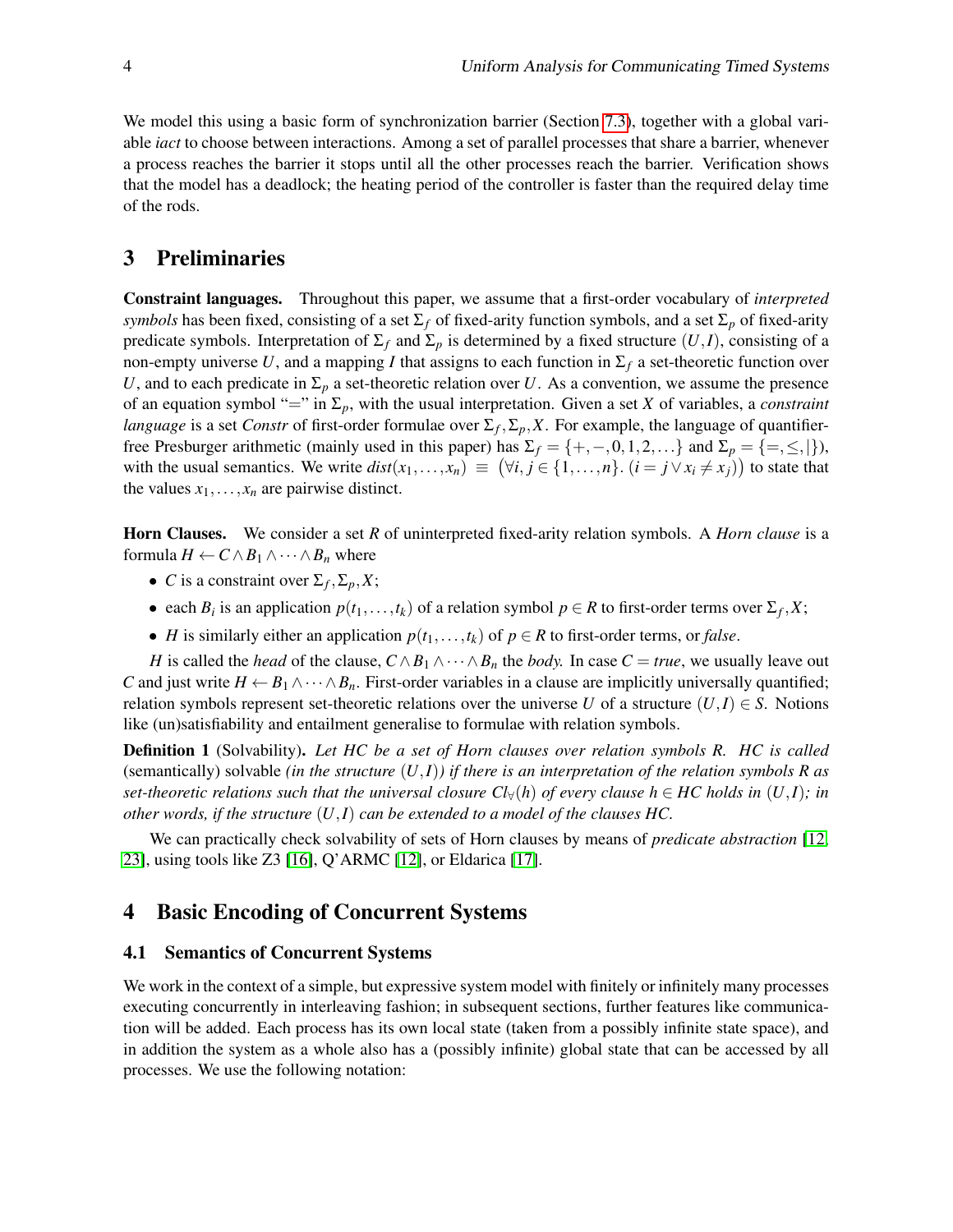- *G* is a non-empty set representing the global state space.
- *P* is a non-empty index set representing processes in the system.
- The non-empty set  $L_p$  represents the local state space of a process  $p \in P$ .
- *Init*<sub>p</sub>  $\subseteq$   $G \times L_p$  is the set of initial states of a process  $p \in P$ .
- $(g, l) \stackrel{p}{\rightarrow} (g', l')$  is the transition relation of a process  $p \in P$ , with global states  $g, g' \in G$  and local states  $l, l' \in L_p$ .

Given a set of processes defined in this manner, we can derive a system by means of parallel composition:

- $S = G \times \prod_{p \in P} L_p$  is the system state space. Given a system state  $s = (g, \bar{l}) \in S$ , we write  $\bar{l}[p] \in L_p$ for the local state belonging to process  $p \in P$ .
- $S_0 = \{(g, \overline{l}) \mid \forall p \in P$ .  $(g, \overline{l}[p]) \in \text{Init}_p\} \subseteq S$  is the set of initial system states.
- The transition relation of the system as a whole is defined by:

$$
\frac{p \in P \qquad (g,\bar{l}[p]) \stackrel{p}{\rightarrow} (g',l')}{(g,\bar{l}) \rightarrow (g',\bar{l}[p/l'])}
$$

We write  $\bar{l}[p/l'] \in \prod_{p \in P} L_p$  for the state vector obtained by updating the component belonging to process  $p \in P$  to  $l' \in L_p$ .

Safety. We are interested in checking *safety properties* of systems as defined above. We define (un)safety in the style of coverability, by specifying a vector  $(\langle p_1, E_1 \rangle, \ldots, \langle p_m, E_m \rangle)$  of process-state-pairs, where the  $p_i \in P$  are pairwise distinct, and  $E_i \subseteq G \times L_{p_i}$  for each  $i \in \{1, \ldots, m\}$ . System error states are:

$$
Err = \left\{ (g, \overline{l}) \in S \mid \forall i. \left( g, \overline{l}[p_i] \right) \in E_i \right\}
$$

Intuitively, a system state is erroneous if it contains *m* (pairwise distinct) processes whose state is in *E*1,...,*Em*, respectively. Error properties like occurrence of local runtime exceptions or violation of mutual exclusion can be expressed using this concept of error; for instance, the property that the processes  $p_1, p_2$  cannot reside in some state  $(g, l)$  simultaneously is captured by  $(\langle p_1, \{(g, l)\}\rangle, \langle p_2, (g, l)\rangle)$ . A system is *safe* if there is no sequence  $s_0 \to s_1 \to \ldots \to s_n$  of transitions such that  $s_0 \in S_0$  and  $s_n \in Err$ .

#### <span id="page-4-0"></span>4.2 Encoding Safety of Finite Systems

To check that a system is safe it is sufficient to find an *inductive invariant,* which is a set *Inv* ⊆ *S* of states with the properties (i) Initiation:  $S_0 \subseteq Inv$ ; (ii) Consecution: for all  $s \to t$  with  $s \in Inv$ , also  $t \in Inv$ ; and (iii) Safety:  $Inv \cap Err = \emptyset$ .

The following sections define methods to derive inductive invariants with the help of Horn constraints. We first concentrate on the case of a finite set  $P = \{1, 2, ..., n\}$  of processes, and show how an encoding in the spirit of Owicki-Gries [\[22\]](#page-13-8) can be done with the help of Horn constraints. In comparison to earlier work [\[12\]](#page-12-5), inductive invariants can be defined to cover individual processes, as well as sets of processes, in order to handle required relational information (inspired by the concept of *k-indexed invariants* [\[24\]](#page-13-4)). We define this concept formally with the help of *invariant schemata.*

Recall that the component-wise order  $\lt$  on the set  $\mathbb{N}^n$  is a well-founded partial order. An *antichain* is a set  $A \subseteq \mathbb{N}^n$  whose elements are pairwise  $\lt$ -incomparable; as a consequence of Dickson's lemma, antichains over N<sup>n</sup> are finite. An *invariant schema* for processes  $P = \{1, 2, ..., n\}$  is an antichain  $A \subseteq$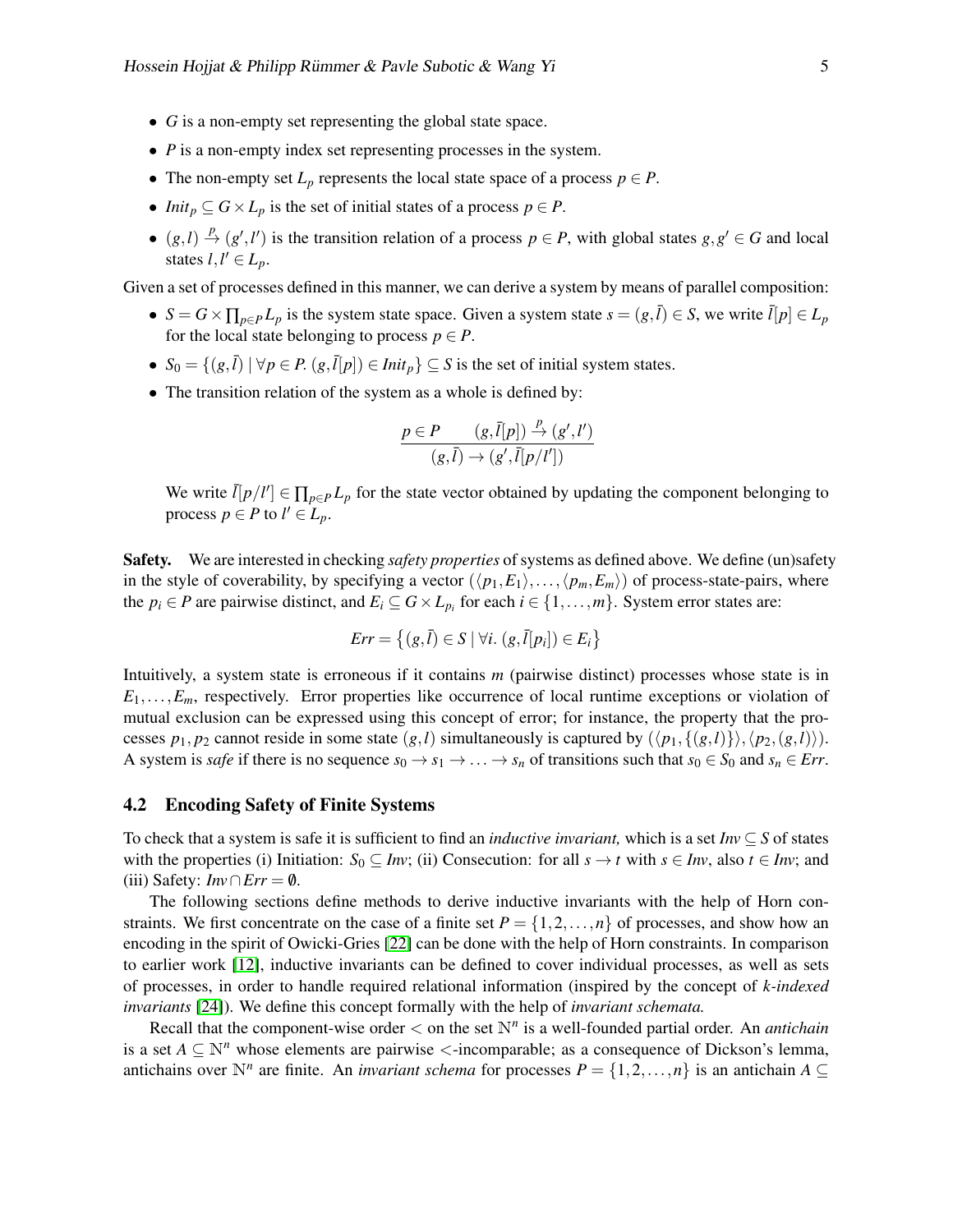$$
\left\{ R_{\bar{a}}(\mathbf{g},\mathbf{l}_1,\ldots,\mathbf{l}_k) \leftarrow \textit{Init}_{i_1}(\mathbf{g},\mathbf{l}_1) \wedge \cdots \wedge \textit{Init}_{i_k}(\mathbf{g},\mathbf{l}_k) \right\}_{\bar{a} \in A}
$$
 (2)

$$
\left\{ R_{\bar{a}}(\mathbf{g}',\bar{\mathbf{l}}[p/\mathbf{l}'][\bar{a}]) \leftarrow ((\mathbf{g},\bar{\mathbf{l}}[p]) \xrightarrow{p} (\mathbf{g}',\mathbf{l}')) \wedge R_{\bar{a}}(\mathbf{g},\bar{\mathbf{l}}[\bar{a}]) \wedge \text{Ctxt}(\{p\},\mathbf{g},\bar{\mathbf{l}}) \right\}_{p=1,\ldots,n} \tag{3}
$$

<span id="page-5-3"></span><span id="page-5-2"></span><span id="page-5-1"></span><span id="page-5-0"></span>
$$
false \leftarrow \left( \bigwedge_{j=1,...,m} (\mathbf{g}, \overline{\mathbf{l}}[p_j]) \in E_j \right) \wedge \text{Ctxt}(\{p_1,...,p_m\}, \mathbf{g}, \overline{\mathbf{l}}) \tag{4}
$$

Figure 3: Horn constraints encoding a finite system. In [\(2\)](#page-5-0), the numbers  $i_1, \ldots, i_k$  are the indexes of non-zero entries in  $\bar{a}$ . Symbols in sans serif are implicitly universally quantified variables.

 ${0,1}^n \subseteq \mathbb{N}^n$ . Intuitively, every vector in *A* represents an invariant to be inferred; entries with value 1 in the vector indicate processes included in the invariant, while processes with entry 0 are not visible (entries  $> 1$  are relevant in Sect. [5.2\)](#page-7-0).

**Example 1.** *Consider the RT-BIP model in Sect.* [2.2,](#page-2-2) *with processes*  $P = \{1,2,3\}$   $(1 \cong \text{Rod } 1, 2 \cong \text{C}$ *Controller,*  $3 \cong \text{Rod } 2$ ). *Schema*  $A_1 = \{(1,0,0), (0,1,0), (0,0,1)\}$  *leads to fully modular safety analysis* with three local invariants, each of which refers to exactly one process.  $A_2 = \{(1,1,0), (0,1,1)\}$  intro*duces two invariants, each relating one cooling rod with the controller. The strongest invariant schema,*  $A_3 = \{(1,1,1)\}$  *corresponds to analysis with a single monolithic invariant.* 

To define the system invariant specified by a schema *A*, we assume that  $\{R_{\bar a} \mid \bar a \in A\}$  is a set of relation variables, later to be used as vocabulary for Horn constraints. Further, given a local state vector  $\bar{l} \in$  $\prod_{p\in R}L_p$  and  $\bar{a}\in A$ , we write  $\bar{l}[\bar{a}]$  for the vector  $(\bar{l}[i_1], \bar{l}[i_2], \ldots, \bar{l}[i_k])$ , where  $i_1 < i_2 < \cdots < i_k$  are the indexes of non-zero entries in  $\bar{a} = (a_1, \ldots, a_n)$  (i.e.,  $\{i_1, \ldots, i_k\} = \{i \in \{1, 2, \ldots, n\} \mid a_i > 0\}$ ). The system invariant is then defined as the conjunction of the individual relation symbols  $R_{\bar{a}}$ , applied to global and selected local states:

$$
Inv(g,\bar{l}) = \bigwedge_{\bar{a}\in A} R_{\bar{a}}(g,\bar{l}[\bar{a}])
$$
\n(1)

Concrete solutions for the variables  $\{R_{\bar{a}} \mid \bar{a} \in A\}$ , subject to the conditions *Initiation, Consecution,* and *Safety* given in the beginning of this section, can be computed by means of an encoding as Horn clauses. For this purpose, we assume that a system can be represented within some constraint language, for instance within Presburger arithmetic: the sets *Init<sub>p</sub>*, the transition relation  $s \stackrel{p}{\to} t$ , as well as the error specification  $(\langle p_1, E_1 \rangle, \ldots, \langle p_m, E_m \rangle)$  are encoded as constraints in this language. Horn clauses can then be formulated as shown in Fig. [3.](#page-5-1) Clause [\(2\)](#page-5-0) represents initiation, for each of the variables  $R_{\bar{a}}$ ; [\(3\)](#page-5-2) is consecution, and expresses that every relation  $R_{\bar{a}}$  is preserved by transitions of any process p, and [\(4\)](#page-5-3) encodes unreachability of error states.

In [\(3\)](#page-5-2), [\(4\)](#page-5-3), we refer to a *context invariant Ctxt*( $\{p_1, \ldots, p_k\}$ ,  $g$ ,  $\bar{l}$ ), which includes those literals from *Inv*( $g$ , $\bar{l}$ ) relevant for the processes  $p_1, \ldots, p_k$ :

$$
Ctxt(Q, g, \bar{l}) = \bigwedge \{ R_{\bar{c}}(g, \bar{l}[\bar{c}]) \mid \bar{c} \in A \text{ and } \exists q \in Q. \ \bar{c}[q] > 0 \}
$$

However, note that different choices can be made concerning invariants  $R_{\bar{a}}$  to be mentioned in the body of [\(3\)](#page-5-2), [\(4\)](#page-5-3); it is in principle possible to add arbitrary literals from  $Inv(g, \bar{l})$ . Adding more literals results in constraints that are weaker, and potentially easier to satisfy, but can also introduce irrelevant information.

Lemma 1 (Soundness). *If the constraints in Fig. [3](#page-5-1) are solvable for some invariant schema A, then the analysed system is safe.*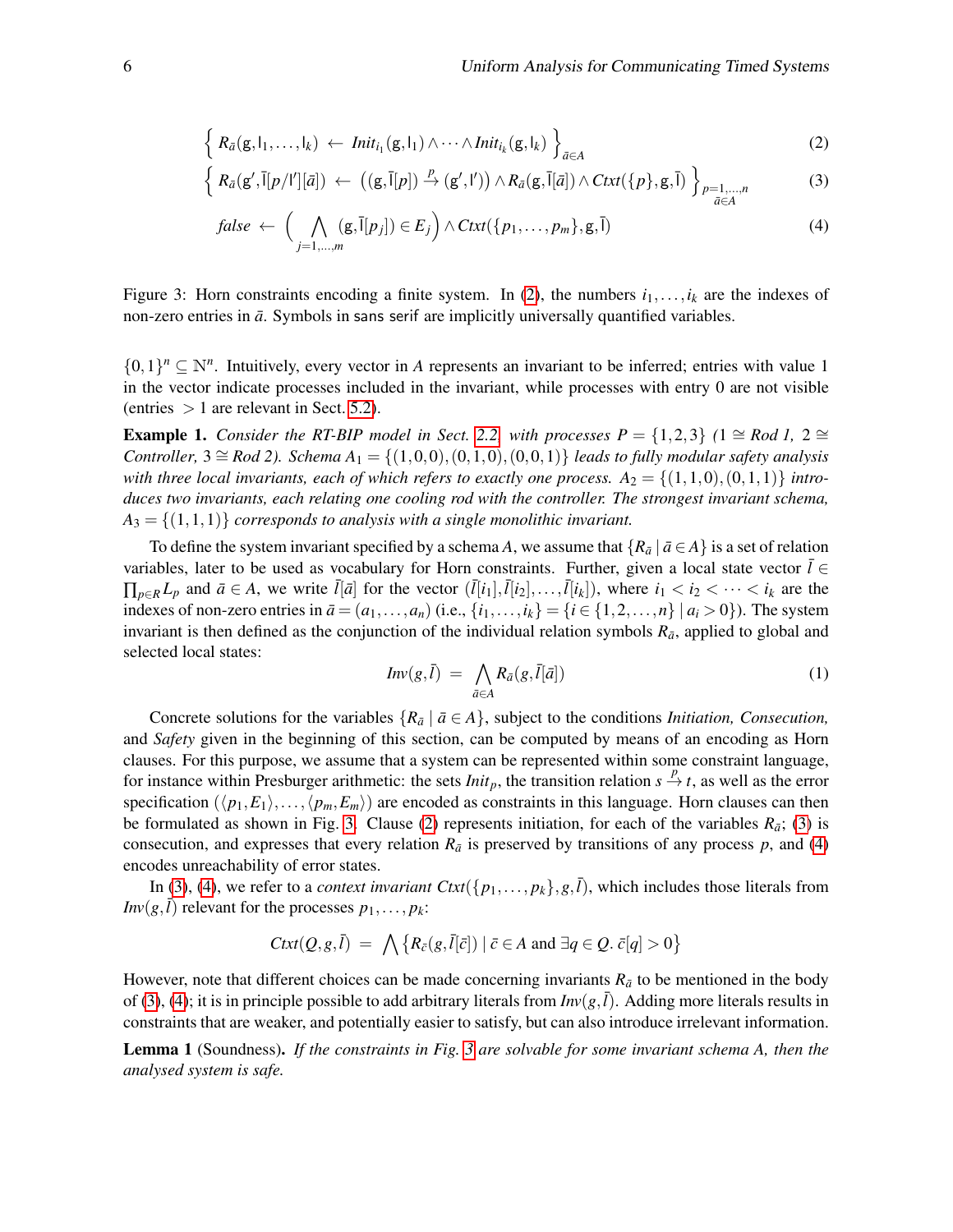<span id="page-6-0"></span>Lemma 2 (Completeness). *If a system is safe, then there exists an invariant schema A such that the constraints in Fig. [3](#page-5-1) are (semantically) solvable.*

It is important to note that Lem. [2](#page-6-0) talks about *semantic solvability.* Despite existence of such a modeltheoretic solution, in general there is no guarantee that a *symbolic solution* exists that can be expressed as a formula of the chosen constraint language. However, such guarantees can be derived for individual classes of systems, for instance for the case that the considered system is a network of timed automata (and a suitable constraint language like linear arithmetic).

### <span id="page-6-3"></span>4.3 Counterexample-Guided Refinement of Invariant Schemata

The question remains how it is practically possible to find invariant schemata that are sufficient to find inductive invariants. This aspect can be addressed via a counterexample-guided refinement algorithm (shown in pseudo-code in Fig. [8](#page-19-0) in the Appendix). Initially, verification is attempted using the weakest invariant schema,  $A_0 = \{(1,0,0,\ldots), (0,1,0,\ldots),\ldots\}$ . If verification is impossible, a Horn solver will produce a concrete counterexample to solvability of the generated Horn constraints. It can then be checked whether this counterexample points to genuine unsafety of the system, or just witnesses insufficiency of the invariant schema. In the latter case, a stronger invariant schema can be chosen, and verification is reattempted.

### 5 Safety for Unbounded Systems

### <span id="page-6-2"></span>5.1 Encoding of Unbounded Homogeneous Systems

We now relax the restriction that the process index set *P* of a system is finite, and also consider an infinite number of processes. Since our definition of safety only considers finite paths into potential error states, this represents the case of systems with an unbounded number of (active) threads. Showing safety for a system with infinitely many processes raises the challenge of reasoning about a state vector with infinitely many entries. This can be addressed by exploiting the symmetry of the system, by deriving a single parametric invariant that is inductive for each process; the corresponding system invariant universally quantifies over all processes. Necessary relational information pertaining to multiple processes can be captured with the help of *k-indexed invariants* [\[24\]](#page-13-4). The correctness of parametric invariants can be encoded as a finite set of Horn constraints, which again yields an effective method to derive such invariants automatically.

Initially we restrict attention to *homogeneous* systems, in which all processes share the same initial states and transition relation; however, each process has access to its process id (as a natural number), and can adapt its behaviour with respect to the id.<sup>[1](#page-6-1)</sup> We assume that  $P = N$ , *Init<sub>p</sub>* = *Init*, and  $L_p = L$  for all processes  $p \in P$ . Then, for any number  $k \in \mathbb{N}_{>0}$ , and given a fresh relation variable *R*, a *k*-indexed invariant has the shape:

$$
Inv(g,\overline{l}) = \forall p_1,\ldots,p_k \in \mathbb{N}. (dist(p_1,\ldots,p_k) \to R(g,p_1,\overline{l}[p_1],\ldots,p_k,\overline{l}[p_k])) \tag{5}
$$

*R* represents a formula that can talk about the global state *g*, as well as about *k* pairs  $(p_i, \bar{l}[p_i])$  of (pairwise distinct) process identifiers and local process states. *R* can therefore express which combinations of states of multiple processes can occur simultaneously, and encode properties like mutual exclusion (at most one

<span id="page-6-1"></span> ${}^{1}$ By exploiting the fact that the id can be accessed, in fact the model in this section is as expressive as the (syntactically richer) one in Sect. [5.2.](#page-7-0)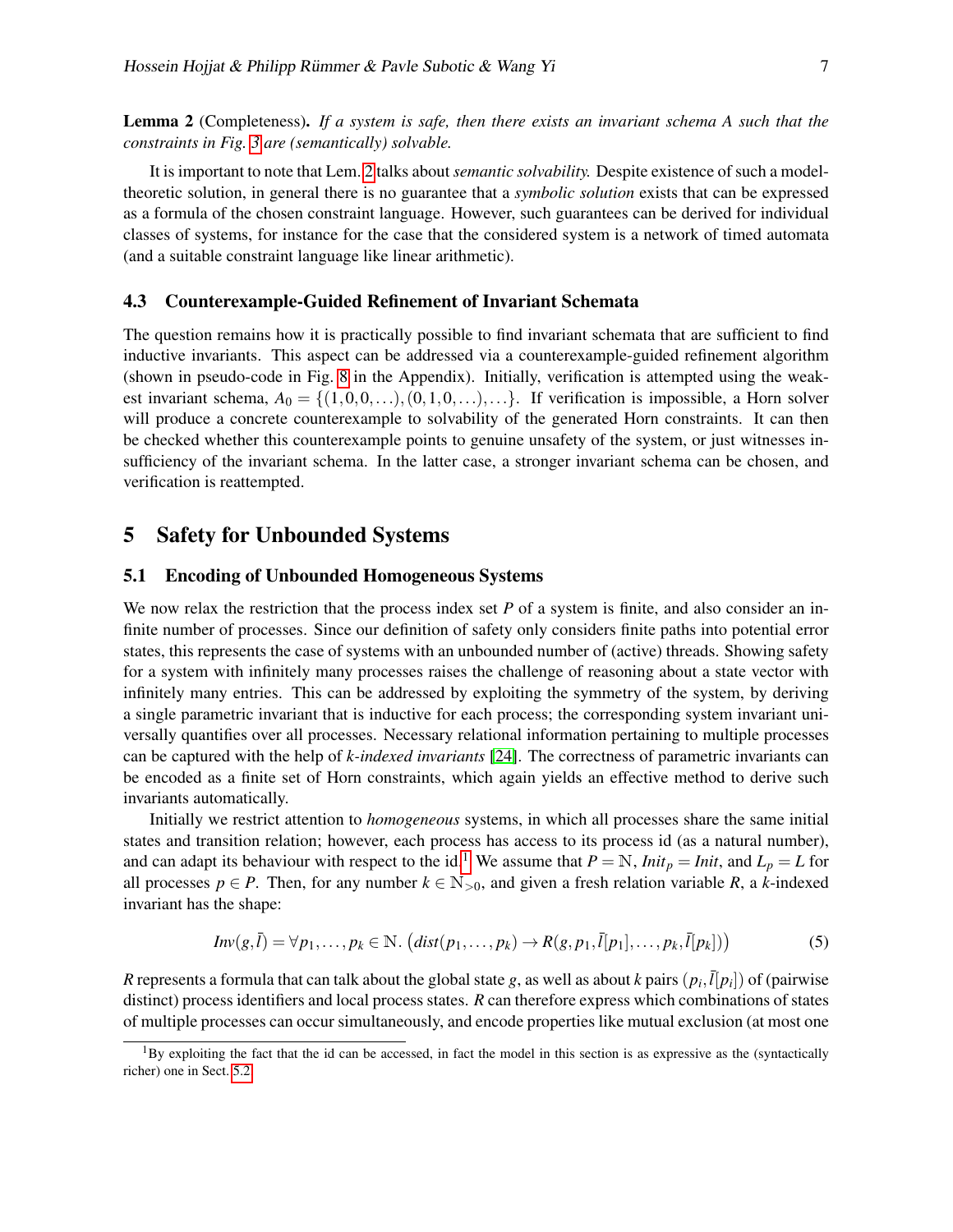$$
\left\{ R(\mathbf{g}, \mathbf{p}_{\sigma(1)}, \mathbf{I}_{\sigma(1)}, \dots, \mathbf{p}_{\sigma(k)}, \mathbf{I}_{\sigma(k)}) \leftarrow \text{dist}(\mathbf{p}_1, \dots, \mathbf{p}_k) \land R(\mathbf{g}, \mathbf{p}_1, \mathbf{I}_1, \dots, \mathbf{p}_k, \mathbf{I}_k) \right\}_{\sigma \in S_k}
$$
(6)

<span id="page-7-4"></span><span id="page-7-3"></span>
$$
R(g, p_1, l_1, \ldots, p_k, l_k) \leftarrow \text{dist}(p_1, \ldots, p_k) \land \text{Init}(g, l_1) \land \cdots \land \text{Init}(g, l_k)
$$
\n
$$
\tag{7}
$$

<span id="page-7-5"></span>
$$
R(g',p_1,l'_1,\ldots,p_k,l_k) \leftarrow dist(p_1,\ldots,p_k) \wedge \left( (g,l_1) \stackrel{p_1}{\rightarrow} (g',l'_1) \right) \wedge R(g,p_1,l_1,\ldots,p_k,l_k) \tag{8}
$$

$$
R(g',p_1,l_1,\ldots,p_k,l_k) \leftarrow \text{dist}(p_0,p_1,\ldots,p_k) \wedge \left( (g,l_0) \stackrel{p_0}{\rightarrow} (g',l'_0) \right) \wedge \text{RConj}(0,\ldots,k) \tag{9}
$$

<span id="page-7-6"></span><span id="page-7-2"></span><span id="page-7-1"></span>
$$
false \leftarrow dist(p_1,...,p_r) \land \left(\bigwedge_{j=1,...,m} (p_j = p_j \land (g, l_j) \in E_j)\right) \land RConj(1,...,r)
$$
\n(10)

Figure 4: Horn constraints encoding a homogeneous infinite system with the help of a *k*-indexed invariant.  $S_k$  is the symmetric group on  $\{1,\ldots,k\}$ , i.e., the group of all permutations of *k* numbers; as an optimisation, any generating subset of  $S_k$ , for instance transpositions, can be used instead of  $S_k$ . In [\(10\)](#page-7-1), we define  $r = \max\{m, k\}.$ 

process can be in some state at a time). For  $k = 1$ , the invariants reduce to Owicki-Gries-style invariants (for infinitely many processes).

Fig. [4](#page-7-2) gives the Horn clauses encoding the assumed properties of  $Inv(g, \overline{l})$  for a given *k*. Since *k*indexed invariants quantify over all permutations of *k* processes, it can be assumed that *R* is symmetric, which is captured by [\(6\)](#page-7-3). Initiation is encoded in [\(7\)](#page-7-4). Consecution is split into two cases: [\(8\)](#page-7-5) covers the situation that  $p \in \{p_1, \ldots, p_k\}$  makes a transition, and [\(9\)](#page-7-6) for transitions due to some process  $p_0 \notin \{p_1,\ldots,p_k\}$ . In [\(8\)](#page-7-5), due to symmetry of *R*, it can be assumed that  $p = p_1$ . Unreachability of errors  $(\langle p_1, E_1 \rangle, \ldots, \langle p_m, E_m \rangle)$  is specified by [\(10\)](#page-7-1).

As shorthand notation in [\(9\)](#page-7-6), [\(10\)](#page-7-1), for numbers  $a, b \in \mathbb{N}$  with  $a \leq b$  the expression *RConj*( $a, \ldots, b$ ) represents the conjunction of all *R*-instances for process ids in the range  $a, \ldots, b$  (as in Sect. [4.2,](#page-4-0) it is possible to include further literals from  $Inv(g, \bar{l})$  in the body of [\(8\)](#page-7-5)–[\(10\)](#page-7-1), resulting in weaker constraints):

$$
RConj(a, ..., b) = \bigwedge_{\substack{i_1, ..., i_k \in \{a, ..., b\} \\ i_1 < i_2 < \cdots < i_k}} R(g, p_{i_1}, l_{i_1}, ..., p_{i_k}, l_{i_k})
$$

<span id="page-7-7"></span>Theorem 1 (Expressiveness). *(i) If the constraints in Fig. [4](#page-7-2) are satisfiable for a given k, then they are also satisfiable for any k'*  $> k$  (for the same system). (ii) If  $k' > k > 0$ , then there are systems that can be *verified with k'-indexed invariants, but not with k-indexed invariants.* 

#### <span id="page-7-0"></span>5.2 Encoding of Unbounded Heterogeneous Systems

The encodings of Sect. [4.2](#page-4-0) and [5.1](#page-6-2) can be combined, to analyse systems that contain *n* different types of processes, each of which can either be a *singleton* process, or a process that is *infinitely replicated.* Compared to Sect. [5.1,](#page-6-2) process types enable more fine-grained use of *k*-indexed invariants, since it is now possible to specify which processes are considered with which arity in an invariant.

More formally, we now use the process index set  $P = \bigcup_{i=1,\dots,n} (\{i\} \times P_i)$ , where  $P_i$  is either  $\{0\}$ (singleton case) or N (replicated case). *Invariant schemata* from Sect. [4.2](#page-4-0) generalise to unbounded heterogeneous systems, and are now antichains *A* of the partially ordered set  $\prod_{i=1,...n} (\{0,1\} \cup P_i) \subseteq \mathbb{N}^n$ . This means that an invariant can refer to at most one instance of a singleton process, but to multiple instances of replicated processes. As in Sect. [4.2,](#page-4-0) we use a set  $\{R_{\bar{a}} \mid \bar{a} \in A\}$  of relation variables, and define the system invariant as a conjunction of individual invariants, each of which now quantifies over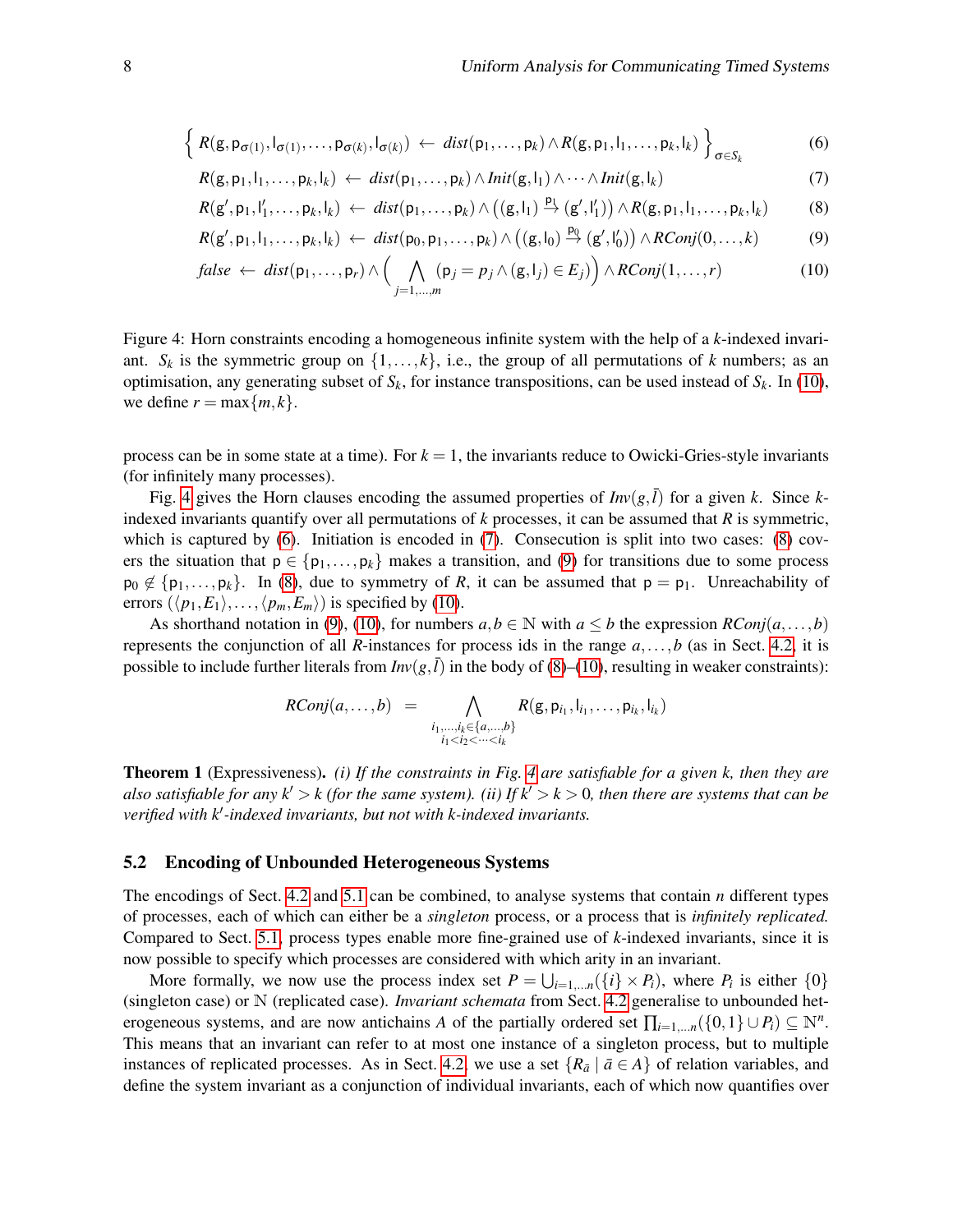ids of processes. Namely, for a vector  $\bar{a} = (a_1, \ldots, a_n)$  and process type  $i \in \{1, \ldots, n\}$ ,  $a_i$  distinct processes  $p_1^i, \ldots, p_{a_i}^i \in P_i$  are considered:<sup>[2](#page-8-0)</sup>

$$
Inv(g,\overline{l}) = \bigwedge_{\substack{\overline{a} \in A \\ \overline{a} = (a_1,...,a_n)}} \forall p_1^1,...,p_{a_1}^1 \in P_1... \forall p_1^n,...,p_{a_n}^n \in P_n.
$$
  
\n
$$
(dist(p_1^1,...,p_{a_1}^1) \land \cdots \land dist(p_1^n,...,p_{a_n}^n))
$$
  
\n
$$
\rightarrow R_{\overline{a}}(g, p_1^1, \overline{l}[(1,p_1^1)], p_2^1, \overline{l}[(1,p_2^1)],..., p_{a_n}^n, \overline{l}[(n,p_{a_n}^n)])
$$

It is then possible to formulate Horn constraints about the required properties of the invariants. The Horn clauses combine features of those in Fig. [3](#page-5-1) and [4,](#page-7-2) but are left out from this paper due to the notational complexity.

**Example 2.** *Consider the railway control system in Fig. [1,](#page-2-0) which consists of a singleton process*  $P_1 = \{0\}$ , *the controller, and an infinitely replicated process*  $P_2 = N$ *, the trains. The system can be verified with the schema A* = { $(1,3)$ }; this means, an inductive invariant is derived that relates the controller with a *triplet of (arbitrary, but distinct) trains.*

### 6 Encoding of Physical Time

We now describe how our model of execution, and the encoding as Horn constraints, can be extended to take physical time into account. In this and the following sections we focus on the Horn encoding of unbounded homogeneous systems (Sect. [5.1\)](#page-6-2), but stress that the same extensions are possible for heterogeneous systems (Sect. [5.2\)](#page-7-0) and finite systems (Sect. [4.2\)](#page-4-0).

In our system model, time is represented as a component of the global state  $g \in G$ . As a convention, we write  $g[C]$  to access the current time, and  $g' = g[C/C']$  to update time to a new value  $C' \in Time$ , where *Time* =  $\mathbb Q$  for a dense model of time, and *Time* =  $\mathbb Z$  for discrete time. Time elapse is represented by an additional rule, augmenting the transition relation as defined in Sect. [4.1:](#page-3-0)

$$
\frac{C' \in \text{Time} \quad C' \ge g[C] \quad \forall p \in P. \ (g[C/C'], \bar{l}[p]) \in \text{TIME} \text{ time-elapse}}{(g, \bar{l}) \rightarrow (g[C/C'], \bar{l})}
$$

The premises state that time can only develop monotonically, and only as long as the *time invariant TInv*<sub>*p*</sub>  $\subseteq$  *G*  $\times$  *L*<sub>*p*</sub> of all processes *p*  $\in$  *P* is satisfied. We make the assumption that *TInv*<sub>*p*</sub> is convex with respect to time, i.e.,  $(g[C/C_1], l) \in \text{Thv}_p$  and  $(g[C/C_2], l) \in \text{Thv}_p$  imply  $(g[C/C_3], l) \in \text{Thv}_p$  for all  $C_1 \leq C_3 \leq C_2$ .

Concepts like clocks or stopwatches can easily be represented by defining local process transitions. For instance, a clock is realised by means of a *Time*-valued variable *x*; resetting the clock is translated to the assignment  $x := g[C]$ , so that the value of the clock at any point is  $g[C] - x$ .

When the model of time is dense it is still possible to retain the global variable *C* in the integer domain. Considering the value of time to be a fractional number, the variable *C* can store the numerator, and a new global variable *U* is added to the system to represent the denominator. The variable *U* is initialised with an arbitrary positive value at system start, but can then stay constant throughout the system execution, whereas the numerator  $C$  is incremented by time elapse transitions. The encoding of rationals using numerator and denominator faithfully represents dense time, but makes it possible to keep all variables integer-valued. In practice this is helpful when no rational solver is available.

<span id="page-8-0"></span><sup>&</sup>lt;sup>2</sup>Note that if *i* is a singleton process, there is only a single process id ( $P_i = \{0\}$ ), so that the corresponding argument of  $R_{\bar{a}}$ could be left out.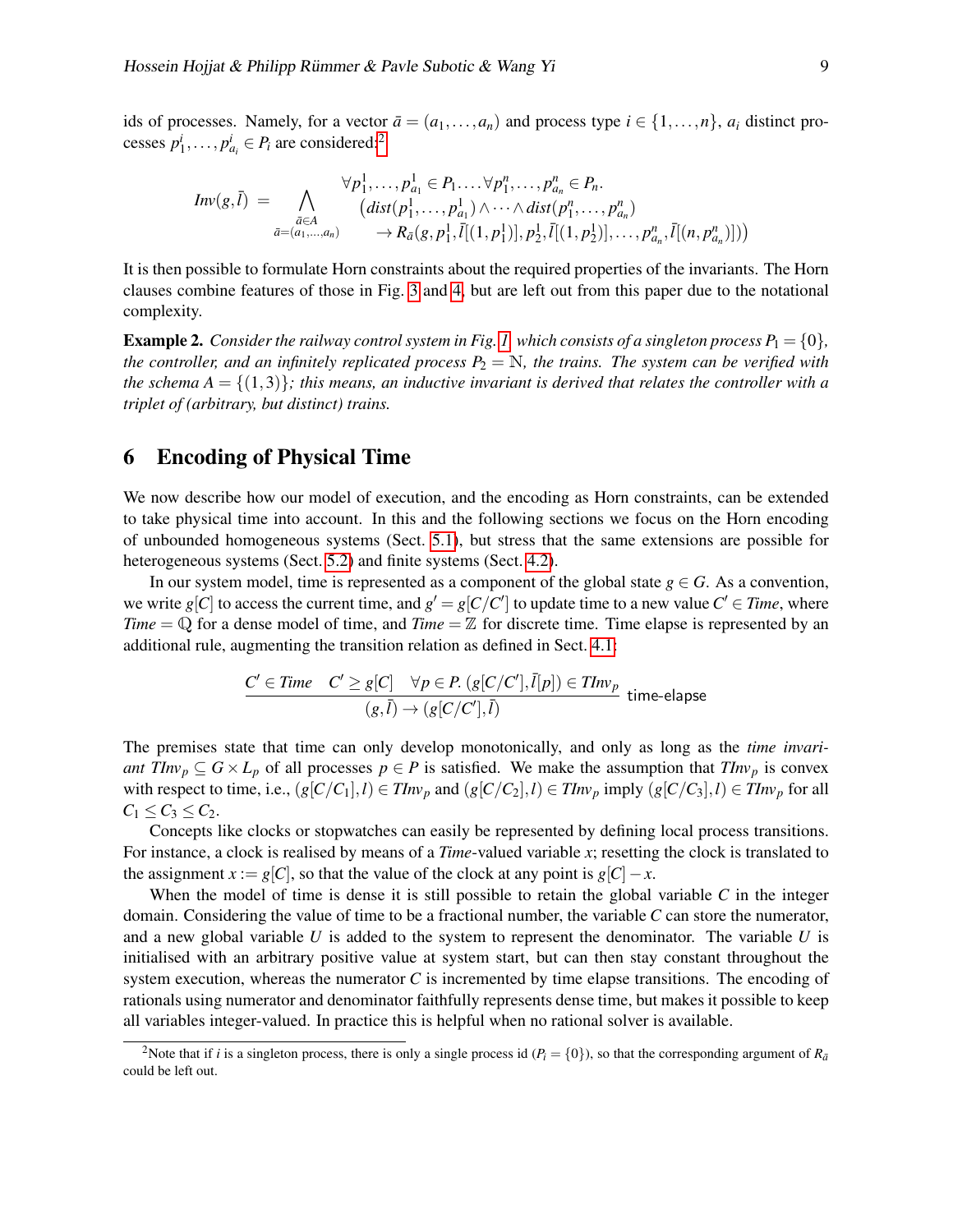Horn constraints. On the level of inductive invariants, time just requires to add one further clause to the constraints in Fig. [4;](#page-7-2) as before, this necessitates sets  $TInv<sub>p</sub>$  that can be represented in the constraint language of the clauses.

$$
R(g[C/C'], p_1, l_1, \ldots, p_k, l_k) \leftarrow \begin{array}{c} dist(p_1, \ldots, p_k) \wedge (C' \geq g[C]) \wedge R(g, p_1, l_1, \ldots, p_k, l_k) \wedge \\ (g[C/C'], l_1) \in \text{Thv}_{p_1} \wedge \cdots \wedge (g[C/C'], l_k) \in \text{Thv}_{p_k} \end{array} (11)
$$

# 7 Communication and Synchronisation

At this point, our model of execution supports communication between processes via the global state of a system (shared variables). To naturally represent timed automata models and message passing communication, it is appropriate to introduce further communication primitives, together with their encoding as Horn constraints, which is done in the next sections.

#### 7.1 Uppaal-style Binary Communication Channels

Binary communication channels in Uppaal implement a simple form of synchronisation between pairs of processes (rendezvous). We assume that *Ch* is a finite set of channel identifiers. In addition to local transitions  $(g, l) \stackrel{p}{\to} (g', l')$  of a process  $p \in P$  (as in Sect. [4.1\)](#page-3-0), we then also consider *send* transitions  $(g, l) \xrightarrow{p, a!} (g', l')$  and *receive* transitions  $(g, l) \xrightarrow{p, a?} (g', l')$  for any communication channel  $a \in Ch$ . Send and receive transitions are paired up in system transitions:

$$
\frac{(g,\overline{l}[p_1]) \xrightarrow{p_1,a!} (g',l'_1) \quad (g',\overline{l}[p_2]) \xrightarrow{p_2,a^2} (g'',l'_2) \quad p_1 \neq p_2 \quad a \in Ch}{(g,\overline{l}) \rightarrow (g'',\overline{l}[p_1/l'_1][p_2/l'_2])}
$$
 binary-comm

Note that the effect of the send transition (on global state) occurs prior to the execution of the receive transition; this means that transfer of data can easily be realised with the help of additional global variables.

Horn constraints. Recall that Fig. [4](#page-7-2) contains two clauses, [\(8\)](#page-7-5) and [\(9\)](#page-7-6), that model local process transitions. Since communication through a channel implies that two process transitions take place simultaneously (say, for processes  $p_s, p_r \in P$ ), it is now necessary to distinguish four cases (and add four clauses) to characterise how a *k*-indexed invariant about processes  $Q_k = \{p_1, \ldots, p_k\} \subseteq P$  is affected: clause [\(12\)](#page-9-0) for the case  $\{p_s, p_r\} \subseteq Q_k$  (this case disappears for  $k = 1$ ); clause [\(13\)](#page-9-1) for  $p_s \in Q_k$ , but  $p_r \notin Q_k$ ; clause [\(14\)](#page-9-2) for  $p_r \in Q_k$ , but  $p_s \notin Q_k$ ; and clause [\(15\)](#page-9-3) for  $p_s, p_r \notin Q_k$ . The clauses are instantiated for every channel  $a \in Ch$ :

<span id="page-9-1"></span><span id="page-9-0"></span>
$$
R(g'',p_1, l'_1, p_2, l'_2, \ldots, p_k, l_k) \leftarrow \frac{dist(p_1, \ldots, p_k) \wedge ((g, l_1) \xrightarrow{p_1, a!} (g', l'_1)) \wedge ((g', l_2) \xrightarrow{p_2, a?} (g'', l'_2)) \wedge R(g, p_1, l_1, p_2, l_2, \ldots, p_k, l_k)
$$
\n(12)

<span id="page-9-3"></span><span id="page-9-2"></span>
$$
R(g'',p_1,l'_1,p_2,l_2,\ldots,p_k,l_k) \leftarrow \frac{dist(p_0,\ldots,p_k) \wedge \left((g,l_1)\stackrel{p_1,a!}{\longrightarrow}(g',l'_1)\right) \wedge \left((g',l_0)\stackrel{p_0,a?}{\longrightarrow}(g'',l'_0)\right) \wedge \\ \qquad (13)
$$

$$
R(g'',p_1,l'_1,p_2,l_2,\ldots,p_k,l_k) \leftarrow \frac{dist(p_0,\ldots,p_k) \wedge \left((g,l_0) \stackrel{p_0,a!}{\longrightarrow} (g',l'_0)\right) \wedge \left((g',l_1) \stackrel{p_1,a?}{\longrightarrow} (g'',l'_1)\right) \wedge \qquad (14)
$$

$$
R(g'',p_3,l_3,p_4,l_4,\ldots,p_{k+2},l_{k+2}) \leftarrow \frac{dist(p_1,\ldots,p_{k+2}) \wedge \left((g,l_1)\stackrel{p_1,a!}{\longrightarrow}(g',l'_1)\right) \wedge \left((g',l_2)\stackrel{p_2,a?}{\longrightarrow}(g'',l'_2)\right) \wedge \qquad (15)
$$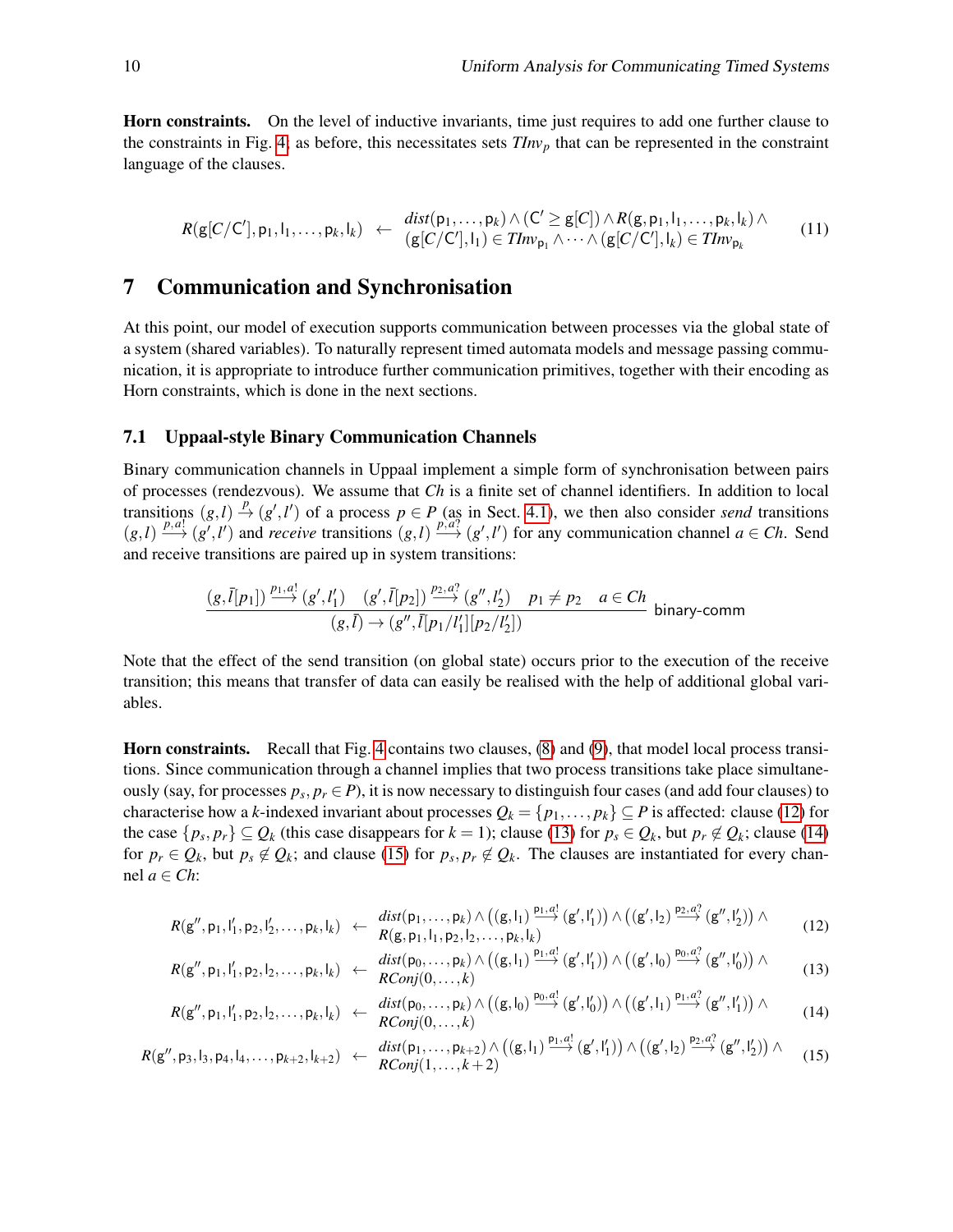#### <span id="page-10-1"></span>7.2 Unbounded Barrier Synchronisation

Besides rendezvous between pairs of processes, also barrier synchronisation involving an unbounded number of processes can be represented naturally in our model. Barriers turn out to be a powerful primitive to encode other forms of communication, among others Uppaal-style broadcast channels and BIP-style interactions (Sect. [7.3\)](#page-10-0); of course, barriers are also highly relevant for analysing concurrent software programs. We assume a finite set *Ba* of barriers, and denote process transitions synchronising at barrier  $b \in Ba$  by  $(g, l) \xrightarrow{p, b} (g', l')$ . For simplicity, we require *all* processes in a system to participate in every barrier synchronisation; a more fine-grained definition of the scope of a barrier can be achieved by adding neutral transitions  $(g, l) \xrightarrow{p, b} (g, l)$  to those processes that are not supposed to be affected by *b*.

Barriers give rise to the following system transition:

$$
\frac{\{ (g,\bar{l}[p]) \xrightarrow{p,b} (g'_p,\bar{l}'[p]) \}_{p \in P} \qquad b \in Ba}{(g,\bar{l}) \to (g,\bar{l}')} \quad \text{barrier}
$$

Note that the system transition does not modify global state, but alters all local state components simultaneously; the motivation for this definition is to avoid clashes resulting from an unbounded number of global state updates.

Horn constraints. Barrier synchronisation can be represented by a simple Horn constraint (instantiated for every barrier  $b \in Ba$ ) stating that all processes considered by a *k*-indexed invariant can do a transition simultaneously:

$$
R(g, p_1, l'_1, p_2, l'_2, \ldots, p_k, l'_k) \leftarrow \frac{dist(p_1, \ldots, p_k) \wedge ((g, l_1) \xrightarrow{p_1, b} (g'_1, l'_1)) \wedge \cdots \wedge ((g, l_k) \xrightarrow{p_k, b} (g'_k, l'_k)) \wedge R(g, p_1, l_1, p_2, l_2, \ldots, p_k, l_k)
$$
\n(16)

#### <span id="page-10-0"></span>7.3 BIP Interactions

BIP (Behaviour, Interaction, Priority) [\[4\]](#page-12-7) is a framework for designing component-based systems. The BIP model of a component consists of an interface (a set of ports) and a behaviour (an automaton with transitions labelled by ports). Components are composed by a set of connectors that determine the interaction pattern among the components. In general, when several interactions are possible the system chooses the one which is maximal according to some given strict partial order (priority). For sake of presentation, we concentrate on a special case of interactions, *rendezvous*, for which priorities are irrelevant; the interactions in Fig. [2](#page-2-1) are all in the form of rendezvous. However, other forms of interaction provided by BIP (including interaction governed by priorities, and ports that act as triggers) can be handled in our framework as well.

To define BIP rendezvous, we assume that *Port* is a finite set of ports, and  $I \subseteq \mathcal{P}(Port)$  is a set of *interactions.* A transition of a process  $p \in P$  interacting through port  $a \in Port$  is denoted by  $(g, l) \xrightarrow{p, a} (g', l').$ The system transition for an interaction  $\{a_1, \ldots, a_m\} \in I$  (with *m* distinct ports) is defined by the following rule; as a premise of the rule, it is required that all processes of the system arrived at a point where local (non-interacting) transitions are disabled  $((g,\bar{l}[p]) \nleftrightarrow)$ , but *m* distinct processes  $p_1,\ldots,p_m$  are available that offer interaction through ports  $a_1, \ldots, a_m$ , respectively:

$$
\frac{\{ (g,\overline{l}[p_j]) \stackrel{p_j,a_j}{\longrightarrow} (g'_j,l'_j) \}}{(g,\overline{l}) \rightarrow (g,\overline{l}[p_1/l'_1] \cdots [p_m/l'_m])} \text{ bip-comm}
$$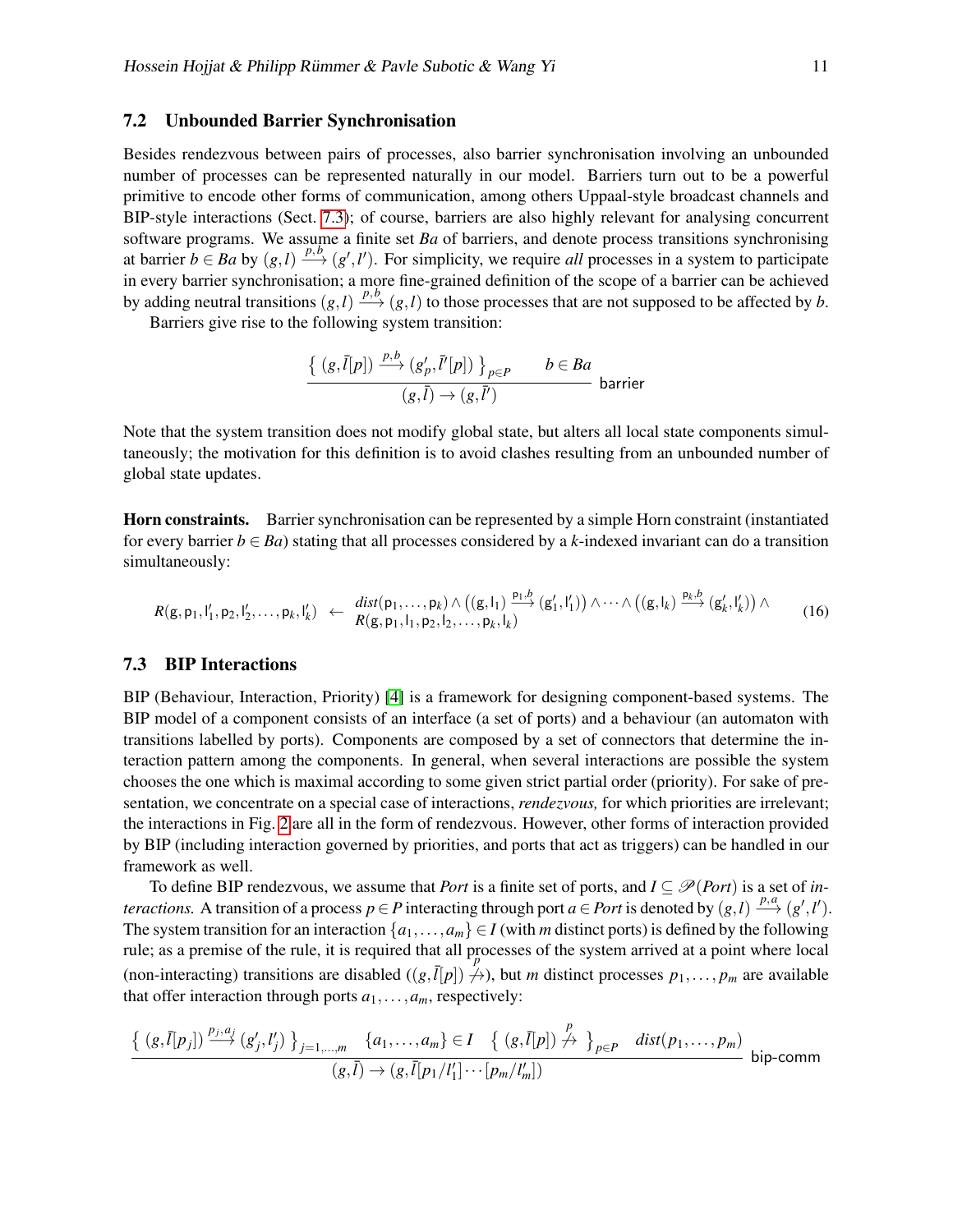| <b>Benchmark</b>                    | $\sharp$ Cl <sub>i</sub> | $\sharp Cl_{f}$ | $N^{th}$ (sec) | Inv Schema | Total (sec) |
|-------------------------------------|--------------------------|-----------------|----------------|------------|-------------|
| Temperature Control System (unsafe) | 48                       | 110             | 0.37           | (1,1,1)    | 3.86        |
| <b>Temperature Control System</b>   | 48                       | 110             | 1.12           | (1,1,1)    | 4.31        |
| Fischer                             | 47                       | 221             | 5.62           | (2,1)      | 12.21       |
| Fischer (unsafe)                    | 47                       | 221             | 2.84           | (2,1)      | 8.91        |
| <b>CSMA/CD</b>                      | 50                       | 162             | 3.60           | (2,1)      | 8.22        |
| CSMA/CD (unsafe)                    | 50                       | 793             | 2.91           | (4,1)      | 13.81       |
| Lynch-Shavit                        | 50                       | 299             | 66.11          | (2)        | 70.10       |
| Lynch-Shavit (unsafe)               | 50                       | 299             | 2.58           | (2)        | 5.35        |
| <b>Train Crossing</b>               | 28                       | 686             | 2.51           | (1,3)      | 8.84        |
| Train Crossing (unsafe)             | 28                       | 240             | 1.53           | (1,2)      | 3.91        |

<span id="page-11-0"></span>Figure 5: Runtime for verifying the benchmarks. Experiments were done on an Intel Core i7 Duo 2.9 GHz with 8GB of RAM. Columns  $\sharp Cl_i$  and  $\sharp Cl_f$  indicate the number of clauses required to model the corresponding benchmark for the initial iteration and final iteration of the counterexample-guided refinement of invariant schemata (Sect. [4.3\)](#page-6-3), respectively. The *N th* column indicates the time required to verify the benchmark on the final iteration. The *Inv Schema* column contains the invariant schema required for the final (successful) iteration and *Total* is the full verification time required.

For the purpose of analysis within our framework, we reduce BIP rendezvous to barrier synchroni-sation as in Sect. [7.2.](#page-10-1) We make two simplifying assumptions: (i) in no state  $(g, l)$  of a process  $p \in P$ both local transitions ( $(g, l) \stackrel{p}{\to} \cdots$ ) and interacting transitions ( $(g, l) \stackrel{p, a}{\to} \cdots$ ) are enabled; this will ensure the third premise of bip-comm; and (ii) no two processes  $p_1, p_2 \in P$  share the same port  $a \in Port$ . Both assumptions can be established through suitable transformations of a system.

We then encode BIP interaction using a single barrier  ${b} = Ba$ . To distinguish interactions, we choose a bijection  $h: I \to \{1, \ldots, |I|\}$  that provides a unique integer as label for each interaction, and add a global variable *iact* (part of the global state  $g \in G$ ) ranging over  $\{1, \ldots, |I|\}$ . In addition, we denote the ports used by a process  $p \in P$  by *Port*<sub>p</sub>  $\subseteq$  *Port*. Each process  $p \in P$  of the system is modified as follows:

- each interacting transition  $(g, l) \xrightarrow{p, a} (g', l')$  is replaced with two barrier transitions. The first barrier transition is  $(g, l) \xrightarrow{p, b} (g', l')$ , and guarded with the test  $a \in h^{-1}(iact)$ . The second transition is  $(g, l) \xrightarrow{p, b} (g, l)$ , i.e., does not cause state changes, and is guarded with *Port*<sub>*p*</sub> ∩ *h*<sup>-1</sup>(*iact*) = 0.
- a transition  $(g, l) \stackrel{p}{\to} (g[iact/*l], l)$  non-deterministically assigning a value to the variable *iact* is added to the process *p*; this transition is always enabled.

# 8 Experimental Evaluation

We have integrated our technique into the predicate abstraction-based model checker Eldarica [\[17\]](#page-12-6). In Table [5](#page-11-0) we show results for benchmarks<sup>[3](#page-11-1)</sup> encoding timed models, verifying natural safety properties of the models. All models but the temperature control system (Sect. [2.2\)](#page-2-2) are unbounded; finite instances of which are commonly used as benchmarks for model checkers. Most of the benchmarks were originally specified as Uppaal timed automata. For each benchmark we provide a correct version and an unsafe version, to demonstrate the ability of our tool to prove correctness and provide counter-examples for incorrect benchmarks. The Fischer benchmarks contain an observer process, which is the second component of the invariant schema. The results demonstrate the feasibility of our approach. Further, it can be seen that the majority of the benchmarks require stronger invariant schemata, highlighting the benefits of *k*-indexed invariants. Most benchmarks are solved within a few seconds.

<span id="page-11-1"></span><sup>3</sup>Available at: <http://lara.epfl.ch/w/horn-parametric-benchmarks>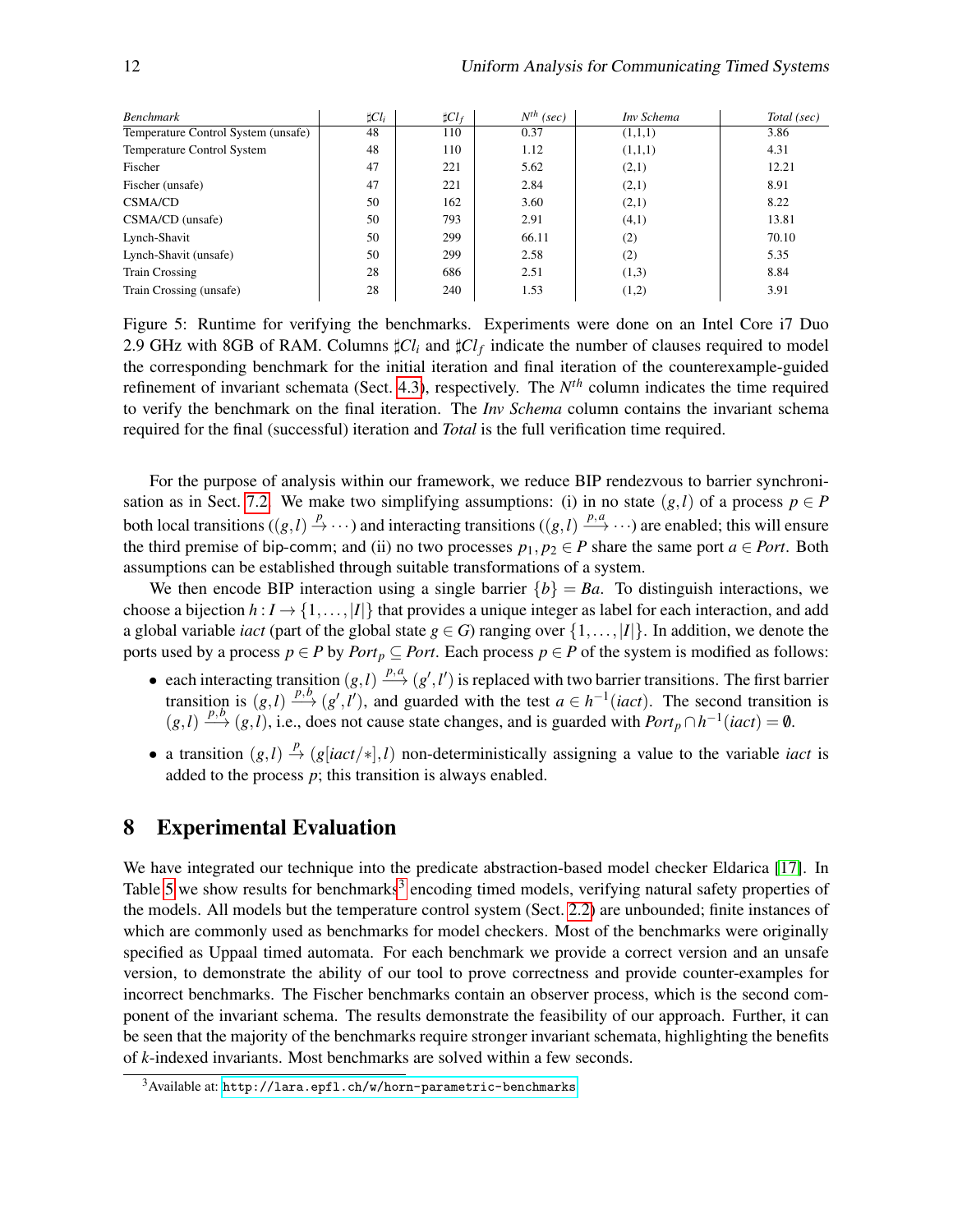# References

- <span id="page-12-15"></span>[1] Parosh Aziz Abdulla, Johann Deneux & Pritha Mahata (2004): *Multi-Clock Timed Networks*. In: LICS, IEEE Computer Society, pp. 345–354, doi[:10.1109/LICS.2004.1319629.](http://dx.doi.org/10.1109/LICS.2004.1319629)
- <span id="page-12-14"></span>[2] Parosh Aziz Abdulla & Bengt Jonsson (2003): *Model checking of systems with many identical timed processes*. Theor. Comput. Sci. 290(1), pp. 241–264, doi[:10.1016/S0304-3975\(01\)00330-9.](http://dx.doi.org/10.1016/S0304-3975(01)00330-9)
- <span id="page-12-11"></span>[3] Gourinath Banda & John P. Gallagher (2008): *Analysis of Linear Hybrid Systems in CLP*. In Michael Hanus, editor: LOPSTR, Lecture Notes in Computer Science 5438, Springer, pp. 55–70, doi[:10.1007/978-3-642-](http://dx.doi.org/10.1007/978-3-642-00515-2_5) [00515-2](http://dx.doi.org/10.1007/978-3-642-00515-2_5) 5. Available at <http://dx.doi.org/10.1007/978-3-642-00515-2>.
- <span id="page-12-7"></span>[4] Saddek Bensalem, Marius Bozga, Joseph Sifakis & Thanh-Hung Nguyen (2008): *Compositional Verification for Component-Based Systems and Application*. In Sung Deok Cha, Jin-Young Choi, Moonzoo Kim, Insup Lee & Mahesh Viswanathan, editors: ATVA, Lecture Notes in Computer Science 5311, Springer, pp. 64–79, doi[:10.1007/978-3-540-88387-6](http://dx.doi.org/10.1007/978-3-540-88387-6_7) 7.
- <span id="page-12-8"></span>[5] Nikolaj Bjørner, Kenneth L. McMillan & Andrey Rybalchenko (2013): *On Solving Universally Quantified Horn Clauses*. In Francesco Logozzo & Manuel Fähndrich, editors: SAS, Lecture Notes in Computer Science 7935, Springer, pp. 105–125, doi[:10.1007/978-3-642-38856-9](http://dx.doi.org/10.1007/978-3-642-38856-9_8) 8.
- <span id="page-12-16"></span>[6] Alessandro Carioni, Silvio Ghilardi & Silvio Ranise (2010): *MCMT in the Land of Parametrized Timed Automata*. In Markus Aderhold, Serge Autexier & Heiko Mantel, editors: VERIFY@IJCAR, EPiC Series 3, EasyChair, pp. 47–64.
- <span id="page-12-2"></span>[7] William Craig (1957): *Linear Reasoning. A New Form of the Herbrand-Gentzen Theorem*. The Journal of Symbolic Logic 22(3), pp. 250–268.
- <span id="page-12-9"></span>[8] Arnaud Fietzke & Christoph Weidenbach (2012): *Superposition as a Decision Procedure for Timed Automata*. Mathematics in Computer Science 6(4), pp. 409–425, doi[:10.1007/s11786-012-0134-5.](http://dx.doi.org/10.1007/s11786-012-0134-5)
- <span id="page-12-12"></span>[9] Fabio Fioravanti, Alberto Pettorossi, Maurizio Proietti & Valerio Senni (2013): *Generalization strategies for the verification of infinite state systems*. TPLP 13(2), pp. 175–199, doi[:10.1017/S1471068411000627.](http://dx.doi.org/10.1017/S1471068411000627)
- <span id="page-12-13"></span>[10] Cormac Flanagan & Shaz Qadeer (2003): *Thread-Modular Model Checking*. In Thomas Ball & Sriram K. Rajamani, editors: SPIN, Lecture Notes in Computer Science 2648, Springer, pp. 213–224, doi[:10.1007/3-](http://dx.doi.org/10.1007/3-540-44829-2_14) [540-44829-2](http://dx.doi.org/10.1007/3-540-44829-2_14) 14.
- <span id="page-12-0"></span>[11] Susanne Graf & Hassen Saïdi (1997): *Construction of Abstract State Graphs with PVS*. In Orna Grumberg, editor: CAV, Lecture Notes in Computer Science 1254, Springer, pp. 72–83, doi[:10.1007/3-540-63166-6](http://dx.doi.org/10.1007/3-540-63166-6_10).10.
- <span id="page-12-5"></span>[12] Sergey Grebenshchikov, Nuno P. Lopes, Corneliu Popeea & Andrey Rybalchenko (2012): *Synthesizing software verifiers from proof rules*. In Jan Vitek, Haibo Lin & Frank Tip, editors: PLDI, ACM, pp. 405–416, doi[:10.1145/2254064.2254112.](http://dx.doi.org/10.1145/2254064.2254112)
- <span id="page-12-3"></span>[13] Ashutosh Gupta, Corneliu Popeea & Andrey Rybalchenko (2011): *Predicate abstraction and refinement for verifying multi-threaded programs*. In Thomas Ball & Mooly Sagiv, editors: POPL, ACM, pp. 331–344, doi[:10.1145/1926385.1926424.](http://dx.doi.org/10.1145/1926385.1926424)
- <span id="page-12-10"></span>[14] Gopal Gupta & Enrico Pontelli (1997): *A constraint-based approach for specification and verification of real-time systems*. In: RTSS, IEEE Computer Society, pp. 230–239, doi[:10.1109/REAL.1997.641285.](http://dx.doi.org/10.1109/REAL.1997.641285)
- <span id="page-12-1"></span>[15] Thomas A. Henzinger, Ranjit Jhala, Rupak Majumdar & Kenneth L. McMillan (2004): *Abstractions from proofs*. In Neil D. Jones & Xavier Leroy, editors: POPL, ACM, pp. 232–244, doi[:10.1145/964001.964021.](http://dx.doi.org/10.1145/964001.964021)
- <span id="page-12-4"></span>[16] Krystof Hoder & Nikolaj Bjørner (2012): *Generalized Property Directed Reachability*. In Alessandro Cimatti & Roberto Sebastiani, editors: SAT, Lecture Notes in Computer Science 7317, Springer, pp. 157–171, doi[:10.1007/978-3-642-31612-8](http://dx.doi.org/10.1007/978-3-642-31612-8_13) 13.
- <span id="page-12-6"></span>[17] Hossein Hojjat, Filip Konecný, Florent Garnier, Radu Iosif, Viktor Kuncak & Philipp Rümmer (2012): *A Verification Toolkit for Numerical Transition Systems - Tool Paper*. In Dimitra Giannakopoulou & Dominique Méry, editors: FM, Lecture Notes in Computer Science 7436, Springer, pp. 247–251, doi[:10.1007/978-3-642-](http://dx.doi.org/10.1007/978-3-642-32759-9_21) [32759-9](http://dx.doi.org/10.1007/978-3-642-32759-9_21) 21.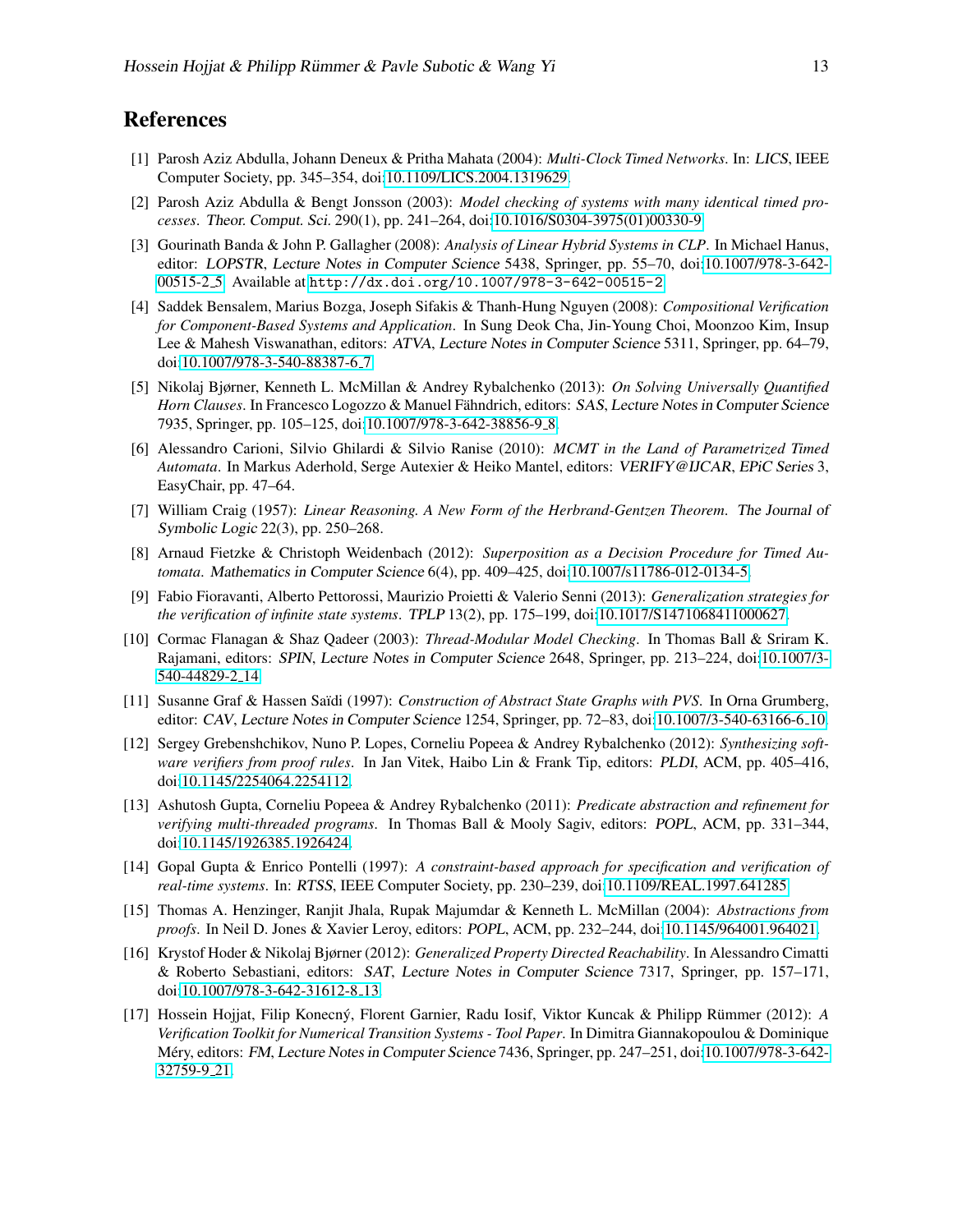- <span id="page-13-3"></span>[18] Joxan Jaffar, Andrew E. Santosa & Razvan Voicu (2004): *A CLP Proof Method for Timed Automata*. In: RTSS, IEEE Computer Society, pp. 175–186, doi[:10.1109/REAL.2004.5.](http://dx.doi.org/10.1109/REAL.2004.5)
- <span id="page-13-5"></span>[19] Roland Kindermann, Tommi A. Junttila & Ilkka Niemela (2012): ¨ *SMT-Based Induction Methods for Timed Systems*. In Marcin Jurdzinski & Dejan Nickovic, editors: FORMATS, Lecture Notes in Computer Science 7595, Springer, pp. 171–187, doi[:10.1007/978-3-642-33365-1](http://dx.doi.org/10.1007/978-3-642-33365-1_13) 13.
- <span id="page-13-0"></span>[20] Kim Guldstrand Larsen, Paul Pettersson & Wang Yi (1997): *UPPAAL in a Nutshell*. STTT 1(1-2), pp. 134–152, doi[:10.1007/s100090050010.](http://dx.doi.org/10.1007/s100090050010)
- <span id="page-13-1"></span>[21] Mario Méndez-Lojo, Jorge A. Navas & Manuel V. Hermenegildo (2007): A Flexible, (C)LP-Based Approach *to the Analysis of Object-Oriented Programs*. In Andy King, editor: LOPSTR, Lecture Notes in Computer Science 4915, Springer, pp. 154–168, doi[:10.1007/978-3-540-78769-3](http://dx.doi.org/10.1007/978-3-540-78769-3_11) 11.
- <span id="page-13-8"></span>[22] Susan S. Owicki & David Gries (1976): *An Axiomatic Proof Technique for Parallel Programs I*. Acta Inf. 6, pp. 319–340, doi[:10.1007/BF00268134.](http://dx.doi.org/10.1007/BF00268134)
- <span id="page-13-7"></span>[23] Philipp Rümmer, Hossein Hojjat & Viktor Kuncak (2013): *Disjunctive Interpolants for Horn-Clause Verification*. In Natasha Sharygina & Helmut Veith, editors: CAV, Lecture Notes in Computer Science 8044, Springer, pp. 347–363, doi[:10.1007/978-3-642-39799-8](http://dx.doi.org/10.1007/978-3-642-39799-8_24) 24.
- <span id="page-13-4"></span>[24] Alejandro Sánchez, Sriram Sankaranarayanan, César Sánchez & Bor-Yuh Evan Chang (2012): *Invariant Generation for Parametrized Systems Using Self-reflection - (Extended Version)*. In Antoine Miné & David Schmidt, editors: SAS, Lecture Notes in Computer Science 7460, Springer, pp. 146–163, doi[:10.1007/978-](http://dx.doi.org/10.1007/978-3-642-33125-1_12) [3-642-33125-1](http://dx.doi.org/10.1007/978-3-642-33125-1_12) 12.
- <span id="page-13-2"></span>[25] Tawhid Bin Waez, Jürgen Dingel & Karen Rudie (2013): A survey of timed automata for the development of *real-time systems*. Computer Science Review 9, pp. 1–26, doi[:10.1016/j.cosrev.2013.05.001.](http://dx.doi.org/10.1016/j.cosrev.2013.05.001)
- <span id="page-13-6"></span>[26] Wang Yi, Paul Pettersson & Mats Daniels (1994): *Automatic verification of real-time communicating systems by constraint-solving*. In Dieter Hogrefe & Stefan Leue, editors: FORTE, IFIP Conference Proceedings 6, Chapman & Hall, pp. 243–258.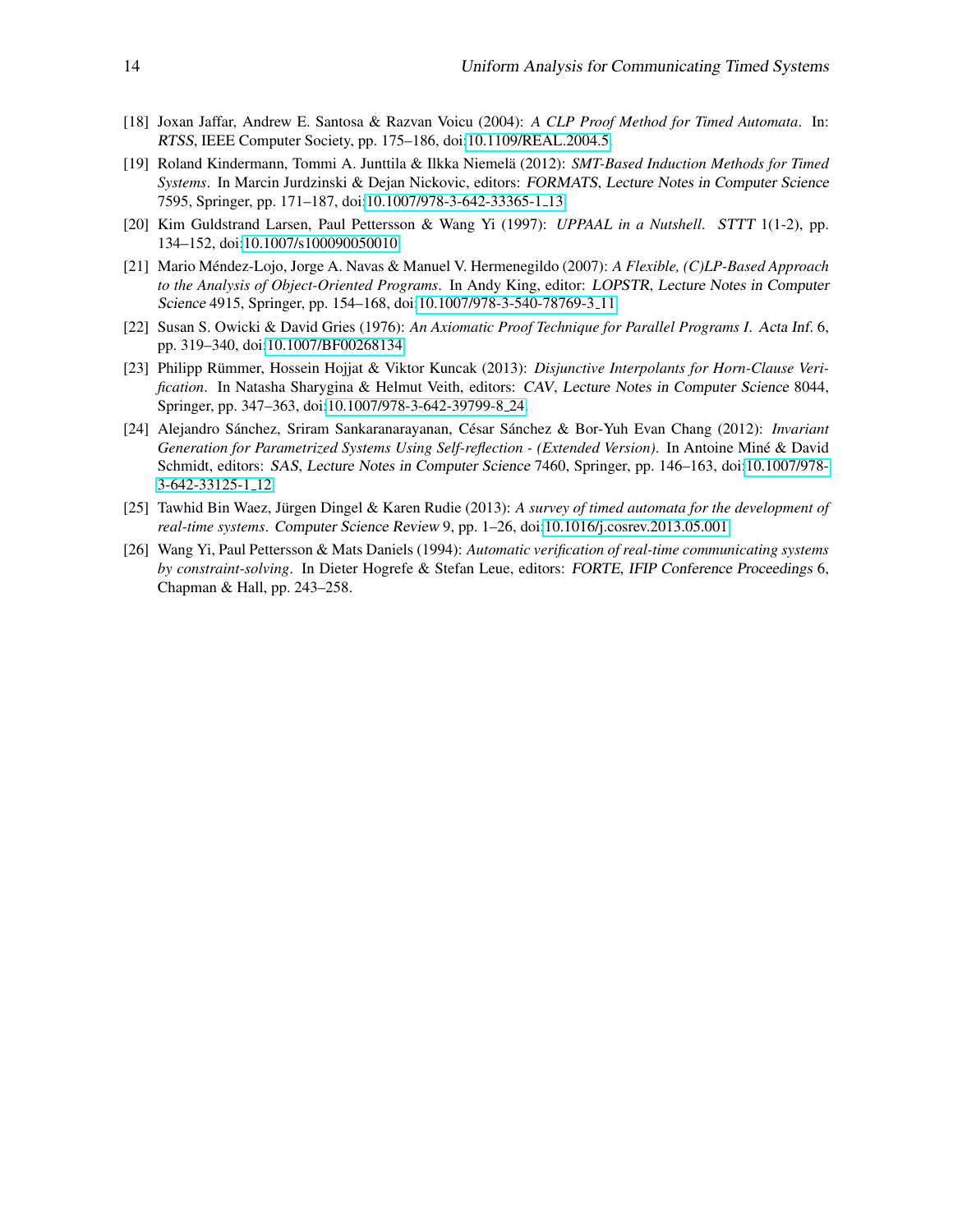# A Appendix

#### A.1 Example Clauses

In our implementation as part of the Eldarica model checker, timed systems are translated to Horn clauses in a two-step process: first, we generate a set of local clauses representing the transitions of each process; second, those local clauses are combined to a global encoding, following the constraints in Fig. [3](#page-5-1) and [4.](#page-7-2)

As an illustration, we show the local clauses for the example in Sect. [2.1](#page-1-0) in Fig. [6.](#page-14-0)

$$
y = c \rightarrow p_1(c, n, y)
$$
  
\n
$$
p_1(c, n, y) \rightarrow p_2(c, 0, y)
$$
  
\n
$$
p_2(c, n, y) \land (n \neq 0) \land \text{go!} \rightarrow p_3(c, n, y)
$$
  
\n
$$
p_2(c, n, y) \land (n = 0) \land \text{appr?} \rightarrow p_3(c, n + 1, y)
$$
  
\n
$$
p_3(c, n, y) \land \text{leave?} \rightarrow p_2(c, n - 1, y)
$$
  
\n
$$
p_3(c, n, y) \land \text{appr?} \rightarrow p_4(c, n + 1, c)
$$
  
\n
$$
p_4(c, n, y) \land \text{stop?} \rightarrow p_3(c, n, c)
$$

$$
x = c \rightarrow q_1(c, id, x)
$$
  
\n
$$
q_1(c, id, x) \land \text{appr!} \rightarrow q_3(c, id, c)
$$
  
\n
$$
q_3(c, id, x) \land (c - x \ge 10) \rightarrow q_2(c, id, c)
$$
  
\n
$$
q_2(c, id, x) \land (c - x \ge 3) \land \text{leave!} \rightarrow q_1(c, id, c)
$$
  
\n
$$
q_3(c, id, x) \land (c - x \le 10) \land \text{stop?} \rightarrow q_4(c, id, c)
$$
  
\n
$$
q_4(c, id, x) \land g_0 \rightarrow q_5(c, id, c)
$$
  
\n
$$
q_5(c, id, x) \land (c - x \ge 7) \rightarrow q_2(c, id, c)
$$

<span id="page-14-0"></span>Figure 6: The encoding of the example in Fig. [1](#page-2-0) into a set of recursive Horn clauses.

### A.2 The Fischer Protocol

We illustrate how pair invariants (2-invariants) can be used to verify the parametric Fischer protocol, i.e., the Fischer protocol under participation of infinitely many processes.

The global state of the Fischer system is defined by the following (integer) variables:

- C, U: the numerator and denominator of the system time.
- idVar: a global variable used by the protocol.
- num: a global variable expressing how many processes have currently entered the critical section. It is considered an error if num ever exceeds 1.

The local state of a process is defined by: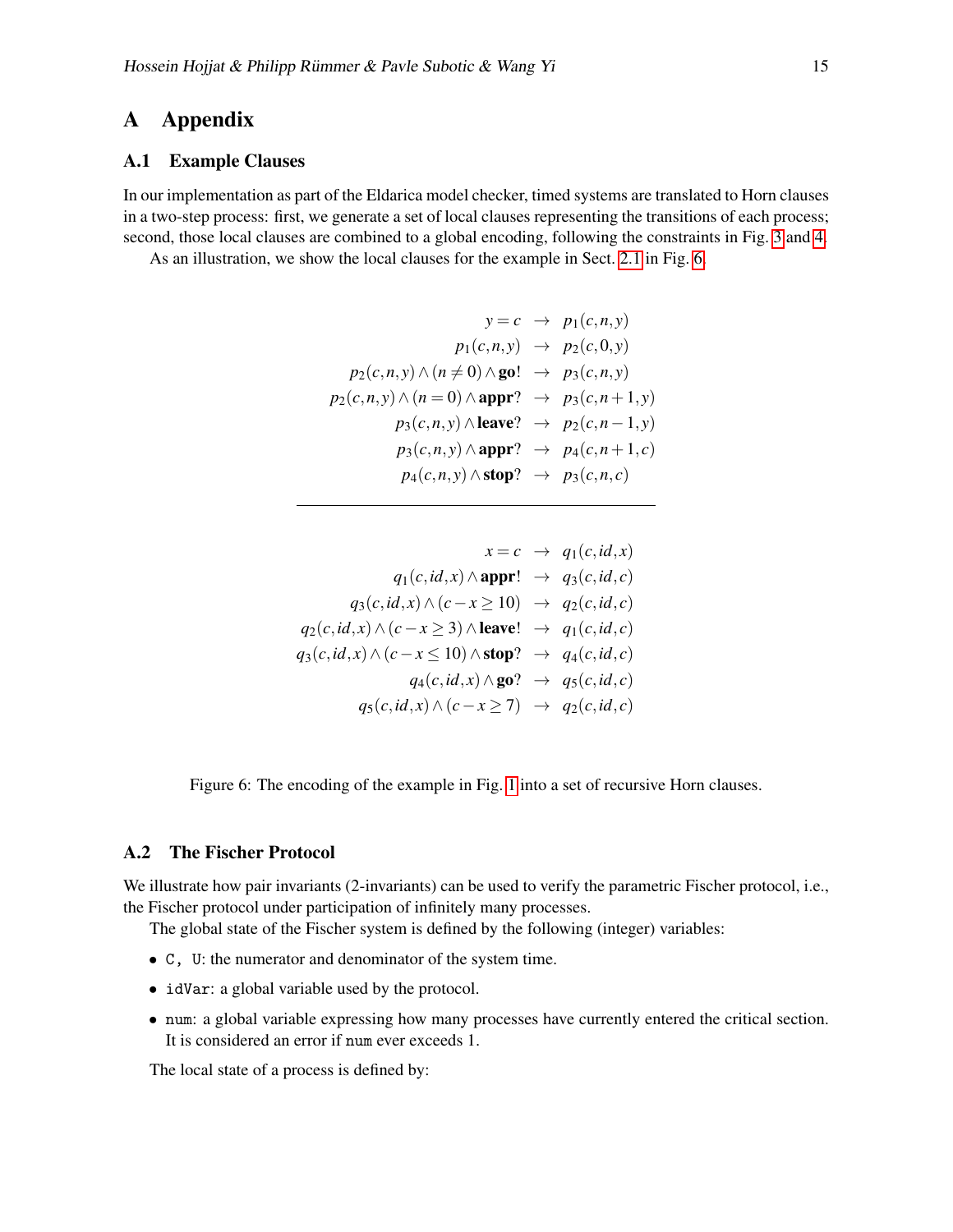- x: a local clock. Resetting the clock is encoded as  $x := C$ , the time since the last reset is computed by the expression  $C - x$ .
- t: the control state, encoded as an integer in  $\{0, 1, \ldots, 4\}$ .

The following automaton describes the behaviour of one process:



Figure 7: Behaviour of a single process in Fischer's protocol

The resulting Horn constraints are the following. Note that the protocol uses 0 as a magic process identifier, assuming that no actual process has id 0. For reasons of simplicity, we kept this convention in the Horn clauses, which leads to additional disequalities  $\forall$  + (id = 0) in all clauses.

#### % Symmetry

```
P2(C, U, idVar, num, id, x, t, id2, x2, t2) :-
     P2(C, U, idVar, num, id2, x2, t2, id, x, t),
     (U > 0), \vdash (id = 0), \vdash (id2 = 0), \vdash (id = id2).
```
#### % Initiation

P2(C, U, idVar, num, id, x, t, id2, x2, t2) :-  $(U > 0)$ ,  $\{(U > 0)$ ,  $\{(U > 0)$ ,  $\{(U > 0)$ ,  $\{(U > 0)$ ,  $\{(U > 0)$ (num = 0), (idVar = 0), (x = C), (x2 = C), (t = 0), (t2 = 0).

% Consecution. One clause for every transition.

```
P2(C, U, idVar, num, id, x1P, r1, id2, x2, t2) :-
     P2(C, U, idVar, num, id, x1, r0, id2, x2, t2),
     (U > 0), \cdot (id = 0), \cdot (id2 = 0), \cdot (id = id2),
     (idVar = 0), (C - x1P \le U), (x1P = C), (r1 = 1), (r0 = 0).
```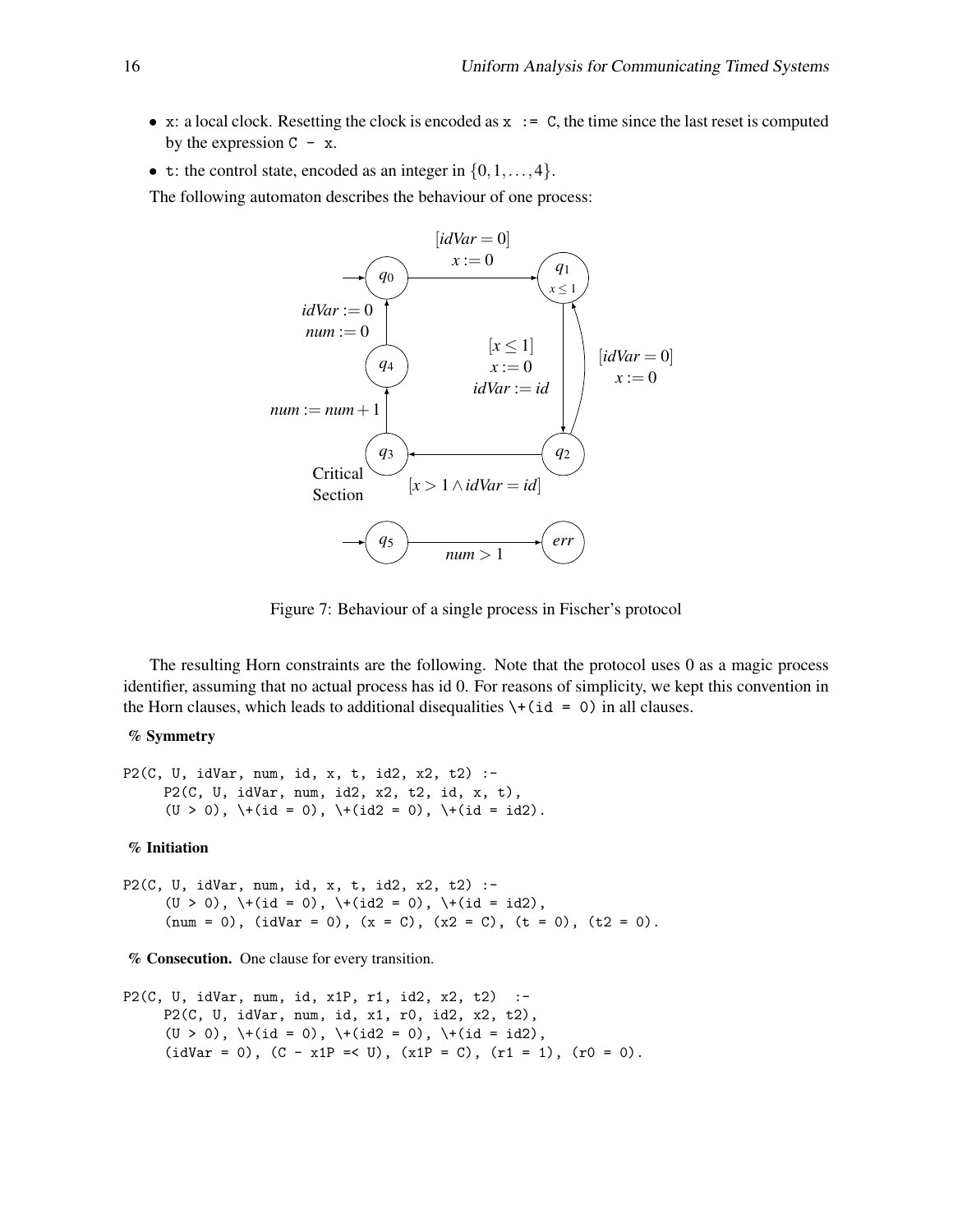P2(C, U, idVar2, num, id, x1P, r2, id2, x2, t2) :- P2(C, U, idVar1, num, id, x1, r1, id2, x2, t2),  $(U > 0)$ ,  $\{(i \in 0), \{(i \in 2 = 0), \{(i \in 1 \text{ odd})\},\{(i \in 3 \text{ odd})\},\{(i \in 4 \text{ odd})\},\{(i \in 4 \text{ odd})\}$  $((C - x1) = < U), (x1P = C), (idVar2 = id), (r1 = 1), (r2 = 2).$ P2(C, U, idVar, num, id, x1P, r1, id2, x2, t2) :- P2(C, U, idVar, num, id, x1, r2, id2, x2, t2), (U > 0),  $\setminus$  (id = 0),  $\setminus$  (id2 = 0),  $\setminus$  (id = id2),  $(idVar = 0)$ ,  $((C - x1P) = < U)$ ,  $(x1P = C)$ ,  $(r1 = 1)$ ,  $(r2 = 2)$ . P2(C, U, idVar, num, id, x, r3, id2, x2, t2) :- P2(C, U, idVar, num, id, x, r2, id2, x2, t2) ,  $(U > 0)$ ,  $\setminus$ +(id = 0),  $\setminus$ +(id2 = 0),  $\setminus$ +(id = id2),  $(C - x > U)$ ,  $(idVar = id)$ ,  $(r2 = 2)$ ,  $(r3 = 3)$ . P2(C, U, idVar, num2, id, x, r4, id2, x2, t2) :- P2(C, U, idVar, num1, id, x, r3, id2, x2, t2) ,  $(U > 0)$ ,  $\text{+}(id = 0)$ ,  $\text{+}(id2 = 0)$ ,  $\text{+}(id = id2)$ ,  $(num2 = num1 + 1), (r3 = 3), (r4 = 4).$ P2(C, U, idVar2, num2, id, x, r0, id2, x2, t2) :- P2(C, U, idVar1, num1, id, x, r4, id2, x2, t2) ,  $(U > 0)$ ,  $\cdot$  (id = 0),  $\cdot$  (id2 = 0),  $\cdot$  (id = id2),  $(idVar2 = 0)$ ,  $(num2 = 0)$ ,  $(r4 = 4)$ ,  $(r0 = 0)$ . % Consecution. Only transitions that modify global state are considered. P2(C, U, idVar2, num, id3, x3, t3, id2, x2, t2) :- P2(C, U, idVar1, num, id3, x3, t3, id2, x2, t2), P2(C, U, idVar1, num, id, x1, r1, id2, x2, t2), P2(C, U, idVar1, num, id, x1, r1, id3, x3, t3),  $(U > 0)$ ,  $\{(id = 0), \{(id2 = 0), \{(id3 = 0),\}$  $\iota$  (id = id2),  $\iota$  (id2 = id3),  $\iota$  (id = id3),  $((C - x1) = < U), (x1P = C), (idVar2 = id), (r1 = 1), (r2 = 2).$ P2(C, U, idVar, num2, id3, x3, t3, id2, x2, t2) :- P2(C, U, idVar, num1, id3, x3, t3, id2, x2, t2), P2(C, U, idVar, num1, id, x, r3, id2, x2, t2) , P2(C, U, idVar, num1, id, x, r3, id3, x3, t3),  $(U > 0)$ ,  $\+(id = 0)$ ,  $\+(id2 = 0)$ ,  $\+(id3 = 0)$ ,

P2(C, U, idVar2, num2, id3, x3, t3, id2, x2, t2) :- P2(C, U, idVar1, num1, id3, x3, t3, id2, x2, t2), P2(C, U, idVar1, num1, id, x, r4, id2, x2, t2) , P2(C, U, idVar1, num1, id, x, r4, id3, x3, t3),  $(U > 0)$ ,  $\{(U > 0)$ ,  $\{(id = 0)$ ,  $\{(id2 = 0)$ ,  $\{(id3 = 0)$ ,  $\iota$  (id = id2),  $\iota$  (id2 = id3),  $\iota$  (id = id3),  $(idVar2 = 0)$ ,  $(num2 = 0)$ ,  $(r4 = 4)$ ,  $(r0 = 0)$ .

 $\iota$  (id = id2),  $\iota$  (id2 = id3),  $\iota$  (id = id3),  $(num2 = num1 + 1), (r3 = 3), (r4 = 4).$ 

#### % Time elapse.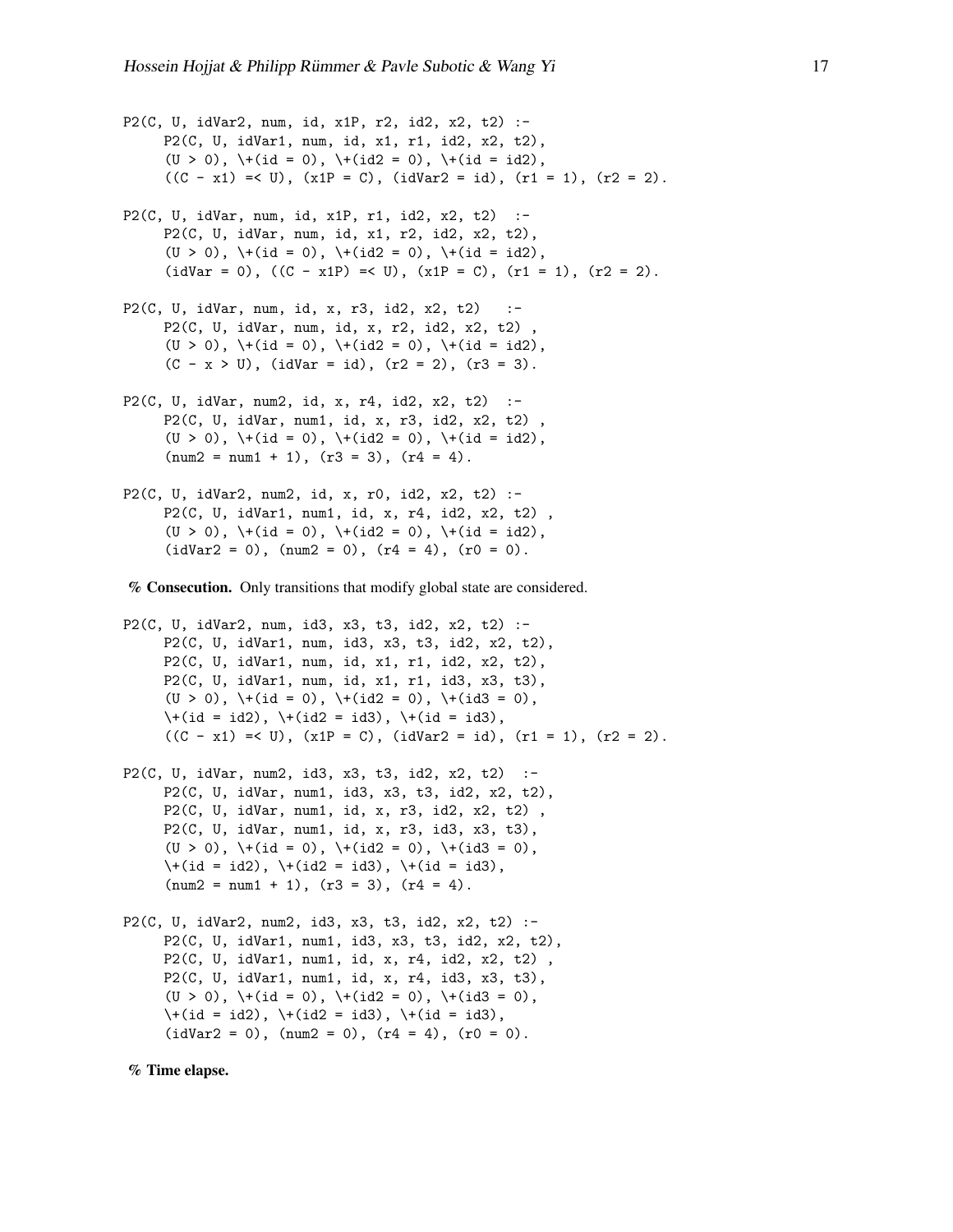```
P2(C2, U, idVar, num, id, x, t, id2, x2, t2) :-
     P2(C1, U, idVar, num, id, x, t, id2, x2, t2),
     (U > 0), \{(id = 0), \{(id2 = 0), \{(id = id2), \}(C2 \ge C1), \ \ (t = 1), \ \ (t2 = 1).P2(C2, U, idVar, num, id, x, r1, id2, x2, t2) :-
     P2(C1, U, idVar, num, id, x, r1, id2, x2, t2),
     (U > 0), \{(id = 0), \{(id2 = 0), \{(id = id2),(C2 \ge C1), (C2 - x \le U), (r1 = 1), \forall+(t2 = 1).
P2(C2, U, idVar, num, id, x, t, id2, x2, r1)
     P2(C1, U, idVar, num, id, x, t, id2, x2, r1),
     (U > 0), \text{+}(id = 0), \text{+}(id2 = 0), \text{+}(id = id2),
     (C2 \ge C1), (C2 - x2 \le U), \forall + (t = 1), (r1 = 1).
P2(C2, U, idVar, num, id, x, r1, id2, x2, r1) :-
     P2(C1, U, idVar, num, id, x, r1, id2, x2, r1),
     (U > 0), \vdash (id = 0), \vdash (id2 = 0), \vdash (id = id2),
     (C2 \geq C1), (C2 - x \leq U), (C2 - x2 \leq U), (r1 = 1).
% Safety.
false :-
     P2(C, U, idVar, num, id, x, t, id2, x2, t2),
```
### B Counterexample-Guided Refinement of Invariant Schemata

Figure [8](#page-19-0) shows a simple counterexample-guided algorithm for deriving invariant schemata.

A simple criterion to identify genuine counterexamples (function *Genuine*) is to check whether the counterexample *cex* uses any clause [\(3\)](#page-5-2) for parameters  $p, \bar{a}$ , such that  $\bar{a}[p] = 0$ . If such clauses do *not* occur in *cex*, a direct translation to a system execution leading into an error is possible.

At the moment, we use only a straightforward implementation of the *Refine* operation (shown in Fig. [8\)](#page-19-0), conjoining relevant vectors in the current invariant schema according to the processes occurring in a counterexample. More sophisticated refinement algorithms are possible.

# C Proof of Theorem [1](#page-7-7)

 $(U > 0)$ ,  $(num > 1)$ .

(i) Given a solution  $R_k$  of the constraints, a  $k'$ -solution  $R_{k'}$  is:

$$
R_{k'}(g, p_1, l_1, \ldots, p_{k'}, l_{k'}) = \bigwedge_{\substack{i_1, \ldots, i_k \in \{1, \ldots, k'\} \\ dist(i_1, i_2, \ldots, i_k)}} R_k(g, p_{i_1}, l_{i_1}, \ldots, p_{i_k}, l_{i_k})
$$

(ii) Consider a system defined by infinitely many copies of the process: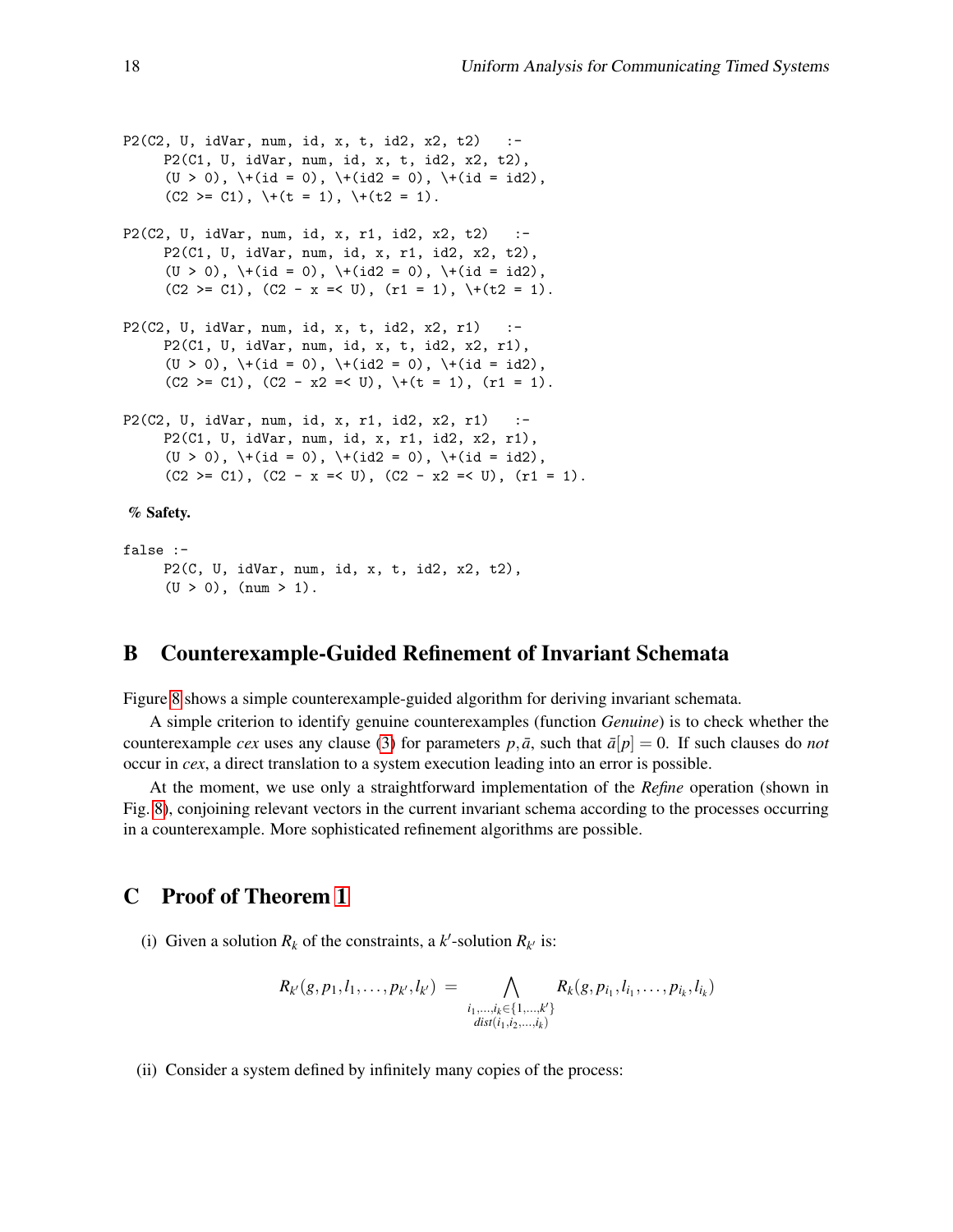

where  $c$  is a global integer variable; the property to check is that no  $k+1$  processes can simultaneously reside in  $l_2$ . Absence of this error can be proven with  $k + 1$ -indexed invariants, but not with *k*-indexed invariants.